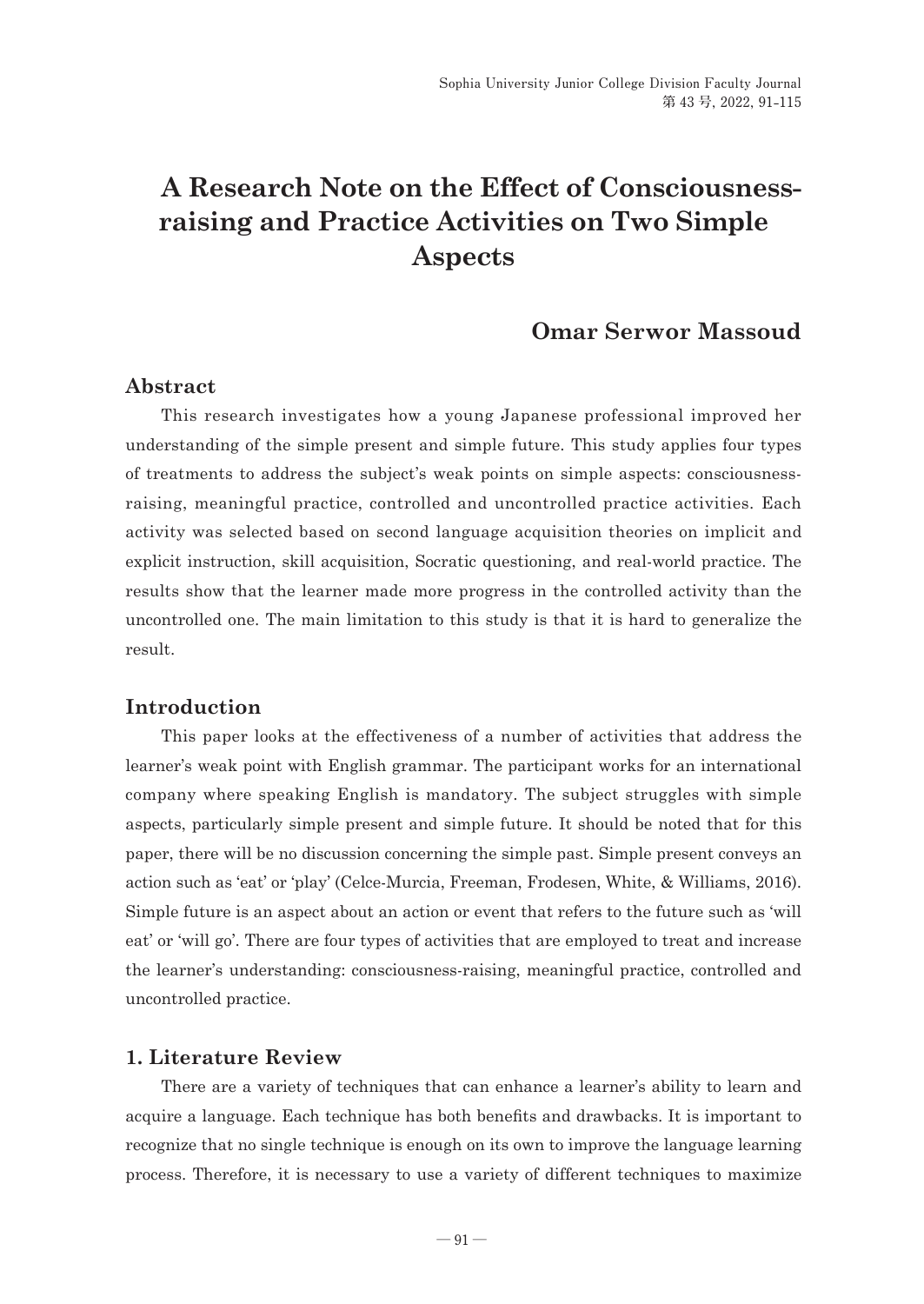learning.

Explicit and implicit instruction both draw the learner's attention to language learning in different ways. Explicit instruction focuses on learning language by analyzing and understanding it, using strategies and completing exercises to process aspects of language (Nation, 1990). On the other hand, implicit instruction involves a learner using language essentially for communicative purposes without explicitly paying attention to language form (Schmitt, 1988). In implicit instruction a particular aspect of language is acquired unconsciously through repeated exposure to the language through communication and doing activities (Ellis 1994). Norris and Ortega (2000) found that explicit instruction is more effective than implicit instruction. In explicit instruction, they used grammar instruction, known as focus on form, which refers to focusing on a forms' meaning in context and focus on forms, paying attention to the form's meaning. The researchers found both **grammar** instructions beneficial to the learner.

Consciousness-raising activities help draw a learner's attention to grammar explicitly (Ellis, 2006). Unlike explicit instruction, consciousness-raising activities question the learner's understanding of a particular form. In consciousness-raising activity, a particular grammar point is isolated, then the rules of its use and functions are taught. Ellis (2006) argues that consciousness-raising activities are an effective way of learning grammar as it helps the learner become consciously aware of the forms and use. In addition, explicit feedback by the instructor can also enhance the consciousnessraising of a form. Schmidt (1990) found explicit corrective feedback is more effective than implicit feedback. Therefore, it is important for the instruction and feedback to be direct and obvious to draw the learner's attention to the specific learning.

In skill acquisition theory, explicit instruction helps develop a learner's declarative knowledge, which helps build automaticity of the forms (Dekeyser, 2007). According to Dekeyser (2007), declarative knowledge, is knowledge one is aware of, such as certain rules of grammar. Similarly, Anderson (1992) classifies knowledge into two categories: declarative knowledge and procedural knowledge. Declarative knowledge refers to the knowledge about facts or information on language. Procedural knowledge is the applied aspect of the knowledge in a task or an activity. The automaticity stage is where the learner's knowledge is easily accessible and requires little attention to both control and retrieve the knowledge (Dekeyser, 2007). Skill acquisition theory is an approach to teaching based on cognitive psychology's skill acquisition model. This model argues that learning language is like developing a skill, such as playing baseball or riding a bike (Anderson, 1992). A learner can master a specific skill through practice, which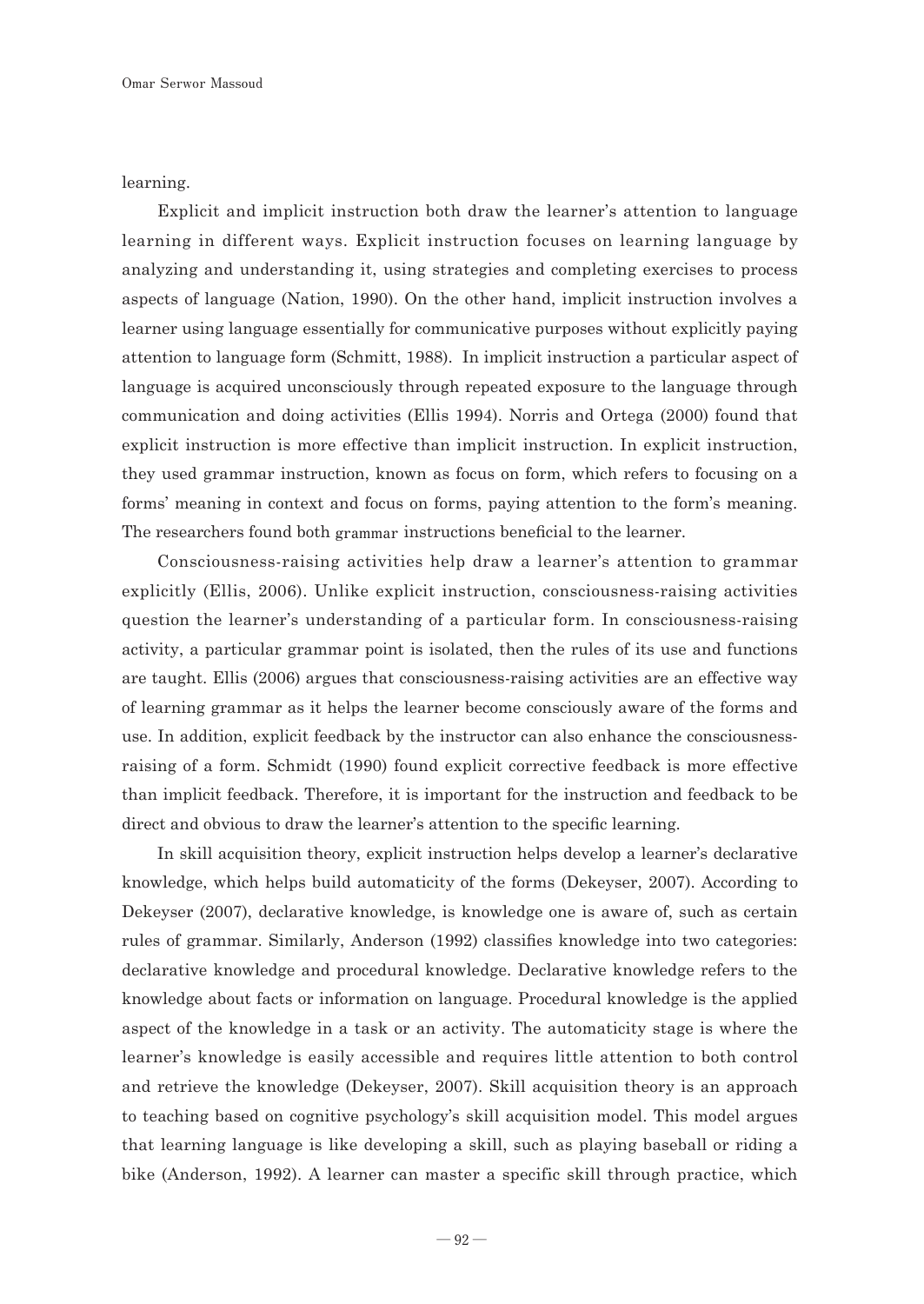makes it an essential part of learning or acquiring a skill. Therefore, it is important for the learner to build their declarative knowledge and procedural knowledge so that it becomes automatically accessible.

Meaningful practice increases a learner's understanding of language. Meaningful practice helps the learner to understand the metalanguage or form, which allows the learner to think about the target forms. Socratic questioning is a technique that helps increase meaningful practice so that a learner can understand and think about the metalanguage in use (Koshi, 1996). This type of questioning helps a learner to think deeply about a grammar form's appropriate use case.

Controlled and uncontrolled practice offer different benefits to the learner. Long (1998) suggests controlled practice is an essential aspect of helping a learner to learn and recall the meta-language in use. Having said that, controlled practice limits the output production by the nature of its design. It enables the learner to practice lots of forms but restricts opportunities to free practice or uncontrolled practice. In uncontrolled practice, the questions are open-ended which means the learner can answer freely without having to respond with a pre-defined answer. Uncontrolled practice allows the learner to speak naturally, which resembles real-world conversations people spontaneously do daily. It is important for the learner to have the opportunity to practice many forms and become comfortable with speaking spontaneously in the real-world.

#### **2. Research Question**

The research objective is to find out if three different activities based on SLA research would improve the subject's knowledge of simple aspects. The research question this paper aims to explore is as follows:

1. Does the participant improve on the conversational and writing use of simple present and simple future with treatments that include consciousness-raising, meaningful practice, and controlled and uncontrolled practice?

#### **3. Methods**

#### **Participant**

The participant's name is Kaori (pseudonym). She is a 24-year-old Japanese woman that works for an international pharmaceutical company where speaking English is mandatory. The participant studied English from grade six of elementary school until the first year of university. When she was in elementary school, she took the Eiken test, level 4, which she passed. In high school, she went to the United States, as part of a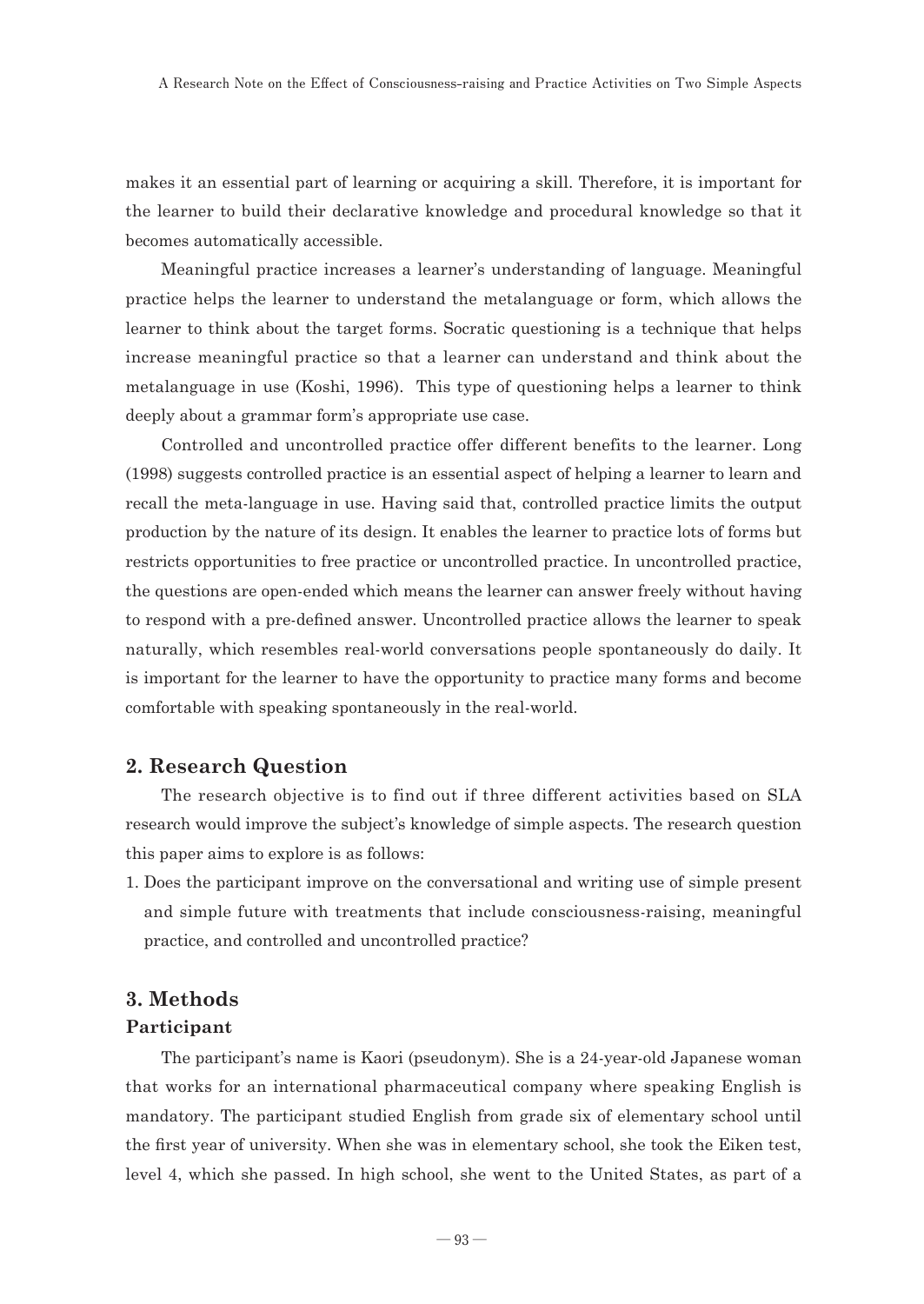homestay trip for two weeks, where she communicated with her host family in English.

After university, she traveled around Europe, particularly Spain, Italy, and France, for vacation but did not communicate in English much. She later traveled to Singapore, where she attempted to communicate in English but had difficulty making herself understood. In one event of her trip, a cab driver told her not to come back to Singapore until she could speak English. In 2016, she visited California for vacation for two weeks to see her friend with whom she spent lots of time communicating in English. Kaori's motivation to improve her English stems from her desire to communicate well with her friends and her customers and colleagues at work, despite the negative experiences she encountered on her travels.

Kaori took a TOEIC exam while at her company where she got between 300 and 350 score, which categorizes her as a lower intermediate level student according to standardized English test company. She claims that she understands English grammar well but finds it challenging to use the appropriate simple aspects accurately when speaking. She can speak modestly well with clarity but struggles with fluency.

#### **Pedagogical Materials**

Materials were developed in English based on the learner's lower intermediate level of understanding of simple present and simple future. The pre-test is a set of fillin-the-blank questions that assess learners understanding of the aspects. The three treatment activities are: consciousness-raising, meaningful practice, and controlled and uncontrolled spontaneous speaking practice. The objective of the activities is to help learners practice the simple present and simple future. Finally, **to determine the effectiveness of the treatments,** the post-test is made up of the same set of pre-test fill-inthe-blank questions.

Treatment one is a consciousness-raising activity based on the answers in the pre-test. In this treatment, Socratic questioning is used to deepen the subjects understanding of the aspects through dialogue. The subject is asked questions such as *Why did you choose this verb simple?* and *Why do you think this is right?* The pre-test questions were asked to see if the participant knew the answers or had guessed them. For the questions the participant did not answer correctly, she was asked follow-up questions to check her understanding, such as *Why do you think this answer is wrong?*  (see Appendix D).

Treatment two is a meaningful practice oral activity, in which the subject formulates variation sentences for each pre-test answer based on the respective simple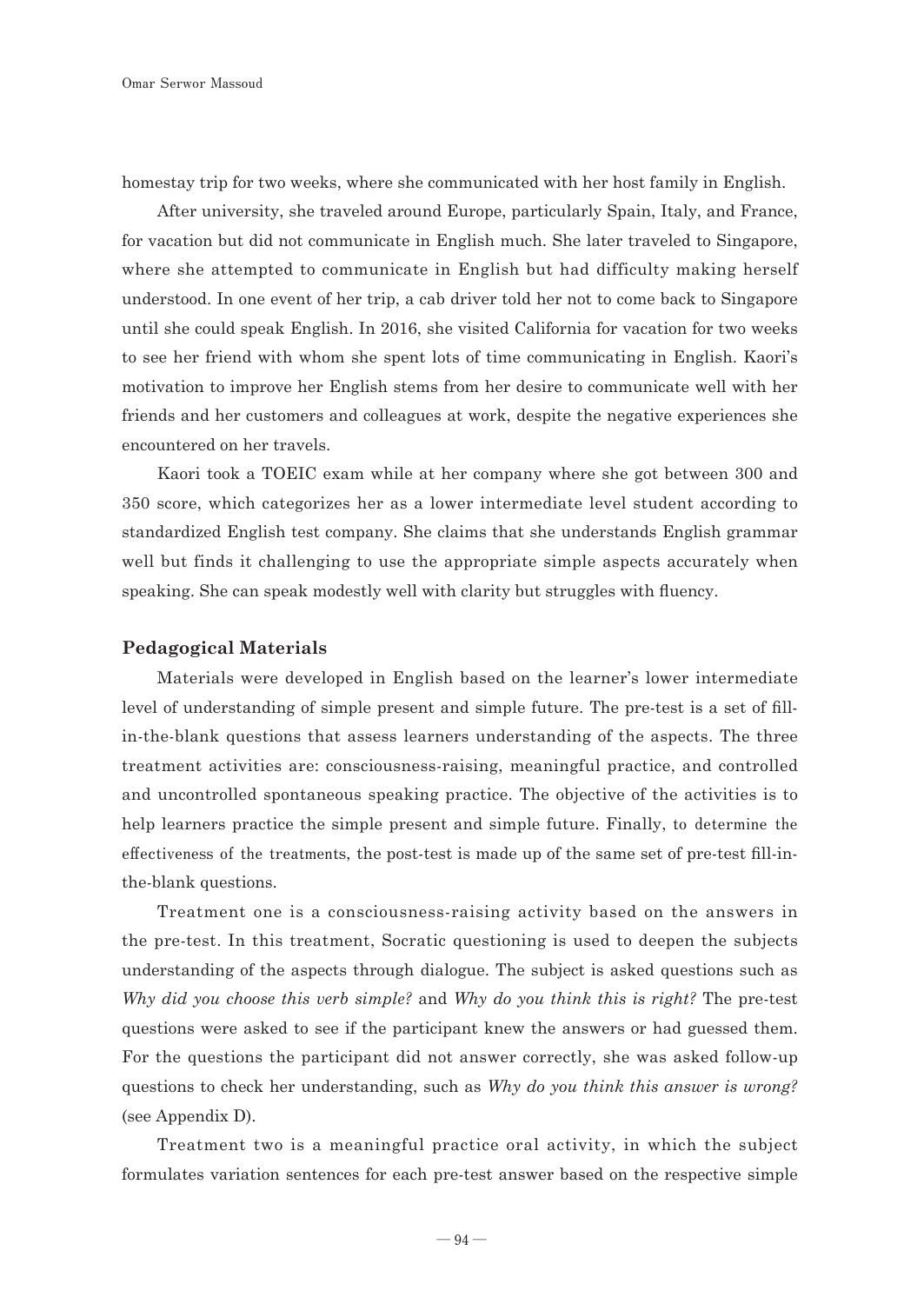present and simple future. The participant's variation sentence is under each pre-test statement (see Appendix E). In this treatment the participant makes variation sentences in relation to her personal context in order for them to more meaningful.

Treatment three material consist of two parts. The first part is a controlled practice which consists of a fill-in-the-blank activity, consisting of 15 questions, and uncontrolled practice dialogue practice that includes two open questions (see Appendix F). The fillin-the-blank activity is a similar format to the pre-test questions. The goal of each uncontrolled practice question is to allow the subject to talk about her routines and plans in one minute.

#### **Assessment Materials**

The instrument of assessment used for the study was based on the number of correct answers on the given worksheet (see Appendices). The pre-test and post-test scores were counted by the number of correct and incorrect responses from each session's worksheets. The data collected was later entered into a spreadsheet. The scores for each test were then compared to see whether there was a change in the participant's performance throughout the study.

The assessment had two parts: the first part was a fill-in-the-blank exercise where the participant had to complete 15 statements by using the appropriate correct simple present. The second part involved an uncontrolled practice spontaneous exercise where the participant answered two questions and spoke freely on the matter. A smartphone recorder application was used to record the dialogue, which was later transcribed by the author. The participant was given a score based on the correct usage of the simple aspect per sentence using the transcript from the recording. If the learner could express an idea in each sentence using the correct simple aspect, then it was considered a success in her ability to express herself. On the other hand, if the learner could not do that, then it showed she did not successfully express herself.

#### **Procedure**

This section includes a brief description of each session with the subject, which includes the exercises practiced and the purpose of each.

**Session 1, October 16, 2018:** Initial meeting. The first contact with the participant was a diagnostic phase. Initially, the author diagnosed the participant's English proficiency level using a set of open-ended questions. This involved asking some general questions to identify the areas that the participant found difficult. Four questions were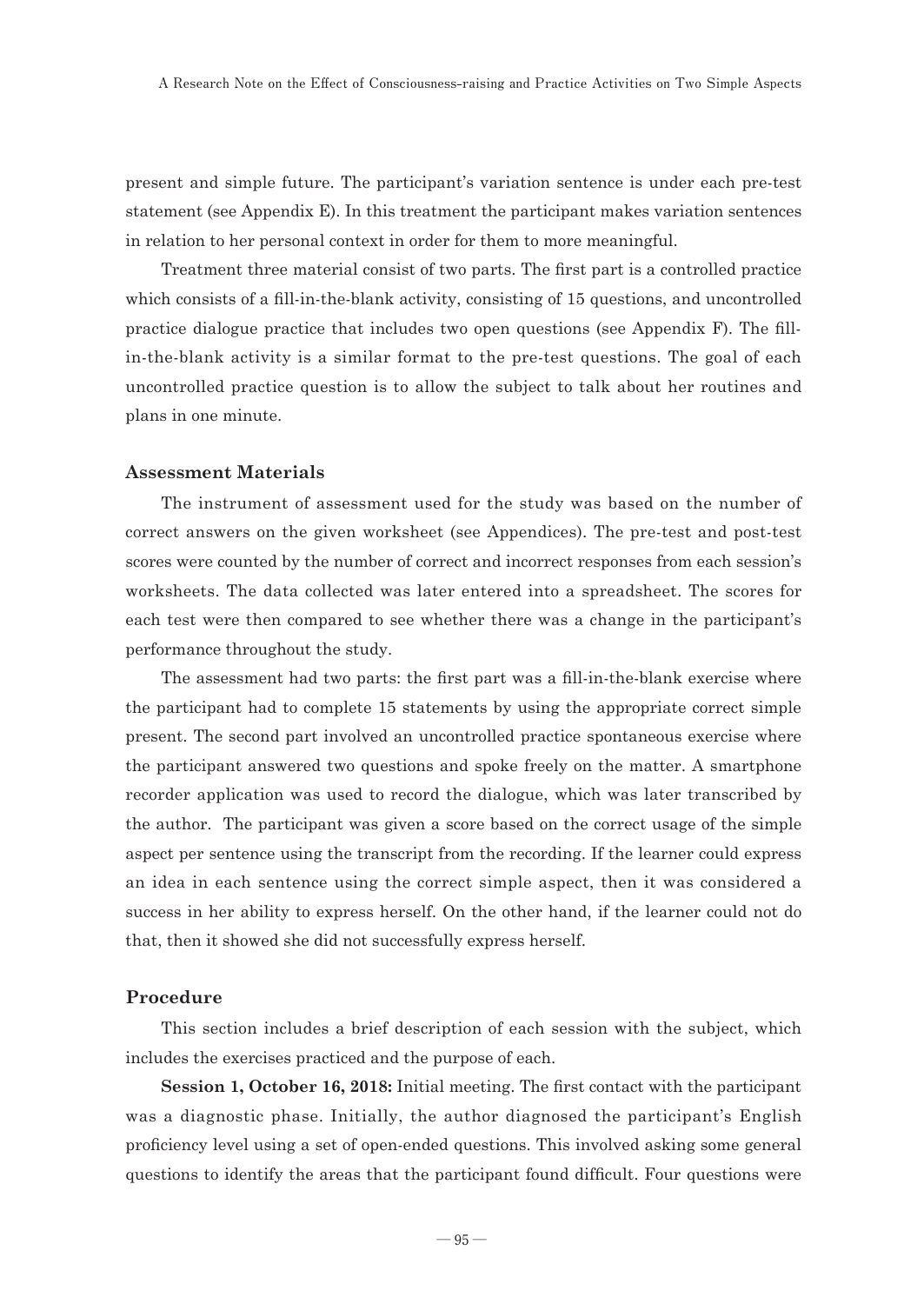asked to see the participant's general speaking ability. From the transcript, it became apparent through responses to the open-ended question that the learner had difficulty using present simple correctly, such as "I am working global company" instead of saying *I work at a global company*, and future simple such as "First, I talk about my best memory" instead of saying *First I will talk about my best memory* (see Appendix A). The responses to questions helped determine that the learner was not using the simple present and simple future appropriately.

**Session 2, October 31, 2018:** Administer a pre-test. During the pre-test, the participant was given 16 fill-in-the-blank exercises. These questions were designed to see how well the participant was able to identify and distinguish between two selected simple aspects. The pre-test consisted of two components; the first set of questions distinguished between present and future simple. The participant was instructed to answer the list of questions on the worksheet. She initially read through a set of questions (see Appendix B). Then the participant completed the exercise within ten minutes. Then the participant answered two sets of questions that looked at her procedural knowledge. The participant answered each of the two questions in under one minute. The pre-test interview showed the participant had some difficulties with simple present and simple future. This was evident particularly in the uncontrolled practice of spontaneous speaking exercise. On the pre-test interview, the participant demonstrated that she understood how to respond when talking about routines, but she was somewhat unfamiliar with general statements or facts such as *Water freezes at 0 degrees centigrade*.

**Session 3, November 7, 2018:** Treatment one. The participant reviews the pretest and goes through her answers. Afterward, the author goes through each answer and asks the subject why gave the responses she did. This Socratic questioning was used to help her deepen her understanding of the two aspects. The participant also explained why she found it difficult to answer the incorrect questions. In addition, the author explained to the subject why her answers were incorrect and provided her with a correct one with explanation. For example, the answer for question three was incorrect: *Water freeze at 0 degrees centigrade*. In this instance, the participant was informed that *freeze* was not the correct answer. The correct answer was *freezes*. The reason this was the right answer is because it is referring to a general statement about the nature of water. The subject also added that she recognized the difference between freezing and froze.

**Session 4, November 14, 2018:** Treatment two. Meaningful practice activity: the participant formed a variation statement for each answer from the pre-test. For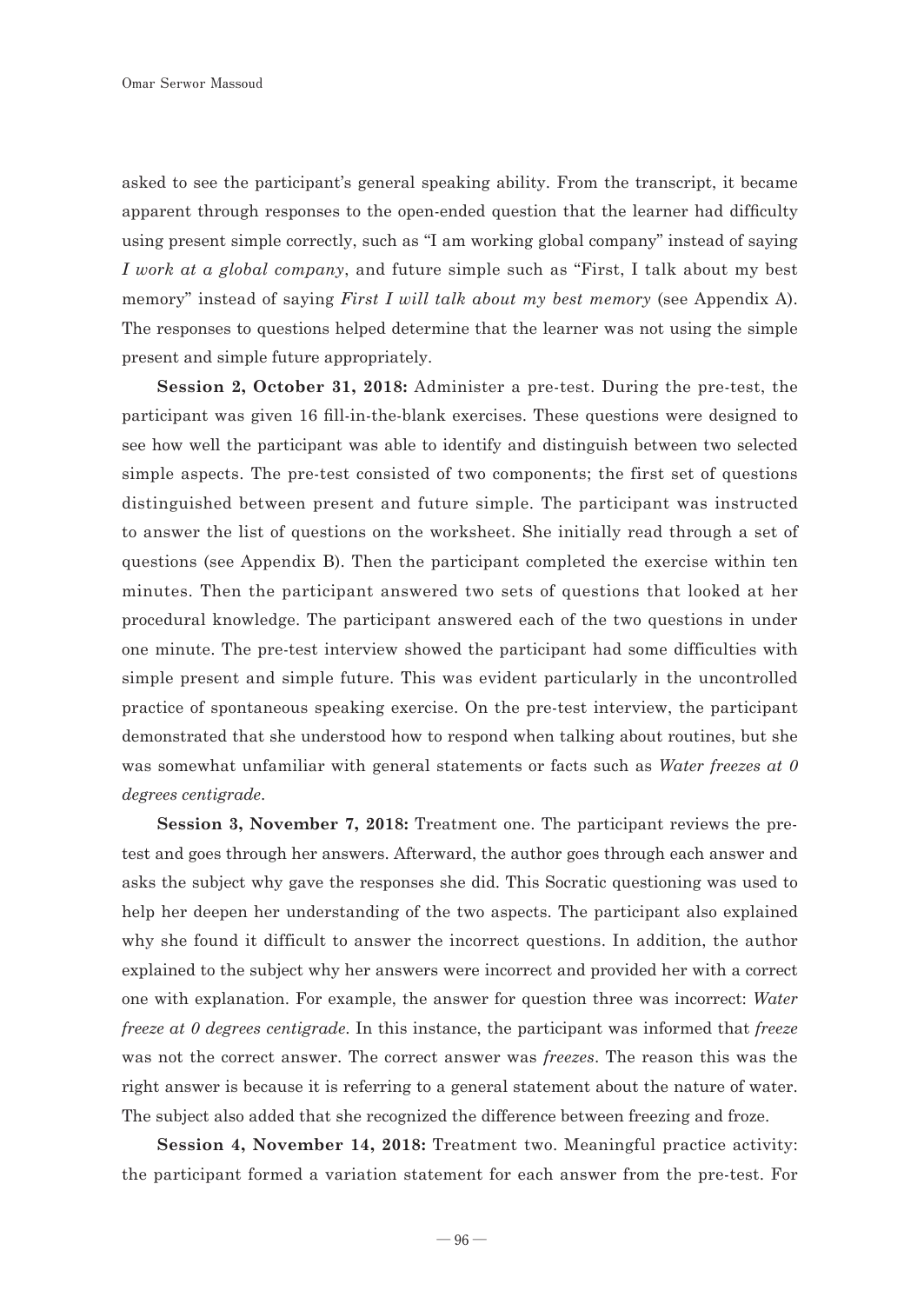example, in question two, *Joel will take the bar exam next month*. For this statement, I asked the participant to make a sentence about something she will do in the future. Initially, she said "I drive to my work every day". I explained that though this is correct as a sentence, this is a reference to the present, not to a future event. She modified the sentence to *I will take the test at my company one week later*. She recognized that the simple tense she was using was in relation to the future and not the present. However, the participant found it more difficult to formulate a variation statement for the incorrect answers. The participant followed this pattern of exercise one by one through all the pre-test questions. This participant's responses were recorded and transcribed (see Appendix E).

**Session 5, November 28, 2018:** Treatment three. There were two parts to this treatment: controlled practice and uncontrolled practice. In the controlled practice the participant answered sixteen questions. Some questions had multiple blanks to fill in. The author explained the reason why she was doing controlled practice. The controlled practice gave the participant more opportunity to practice simple present and simple future. In the uncontrolled practice spontaneous speaking exercise, the subject answered two open ended questions. The participant's answers were recorded onto a smartphone recorder and later transcribed (see Appendix F).

**Session 6, December 5, 2018:** Administer a post-test. In the post-test the author explained to the subject that she had to answer 16 pre-test questions. The participant pointed out that these questions were similar to the pre-test. The author explained to the participant that although it looked similar, attempt them again. The post-test questions were the same as the pre-test, but they were mixed up. The post-test consisted of two parts, the controlled and uncontrolled exercises. For the uncontrolled exercise, the author recorded her answers on the smartphone recorder and later transcribed them. The author then checked the number of answers the subject answered correctly (see Appendix H).

#### **4. Analyses**

Data was collected through a pre-test and post-test and audio recordings of uncontrolled practice spontaneous speaking interviews. The pre-test and the posttest included 16 questions from the controlled exercises related to the simple present aspect or simple future aspect taught in the teaching sessions. Also, the participant's uncontrolled practice spontaneous speaking exercise was compared based on the number of correct simple aspect sentences produced. The answers the participant gave for both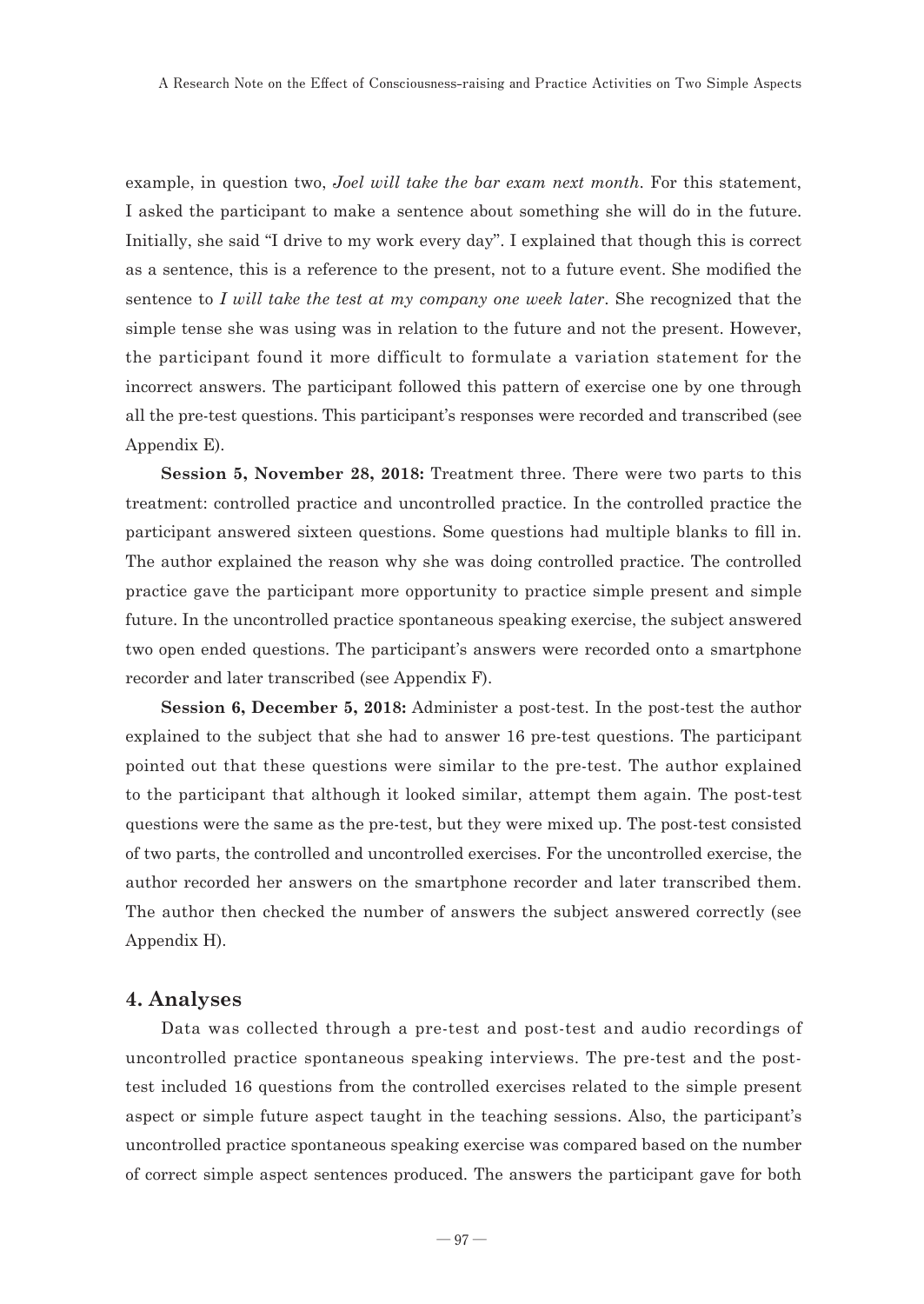controlled and uncontrolled practice spontaneous in the pre-test were compared with those given in the post-test to see how much the participant had improved based on her ability to correctly identify and use each of the simple aspects taught in the sessions. The data was analyzed by comparing the participant's performance on the pre-test and post-test. This looked at the participant's overall score for each test based on how many question the subject was able to answer correctly.

### **5. Results**

In the controlled test, the subject answered 73.3% of the questions correctly relative to simple present (Table 1). The pre-test shows that the participant had more problems using simple future correctly than the simple present, see the Table 1.

|          | items/ out of the total) | Test type Total simple present items Total simple future items   Overall total score<br>(the number of correct (the number of correct $\sqrt{(}$ % correct items)<br>items/ out of the total) |               |
|----------|--------------------------|-----------------------------------------------------------------------------------------------------------------------------------------------------------------------------------------------|---------------|
| Pre-test | $ 81.8\% (9/11) $        | 73.3% (11/15)                                                                                                                                                                                 | 76.9% (20/26) |
|          | $\sqrt{90.1\% (10/11)}$  | 80\% (12/15)                                                                                                                                                                                  | 88.6% (22/26) |

Table 1. *Controlled Test Fill-in-the-blank* 

In the uncontrolled test, the subject only answered 44.4% of the questions correctly relative to the simple future (Table 2). The pre-test shows that the participant had problems using simple present correctly more than the simple future.

|           | simple items<br>items/ out of the total) | Test type Total simple present Total simple future simple Overall total score<br>items<br>(the number of correct (the number of correct)<br>items/ out of the total) | $%$ correct items) |
|-----------|------------------------------------------|----------------------------------------------------------------------------------------------------------------------------------------------------------------------|--------------------|
| Pre-test  | $44.4\%$ (4/9)                           | 66.7% (6/9)                                                                                                                                                          | 55.6% (10/18)      |
| Post-test | $100\%$ (6/6)                            | $66.7\%$ (6/9)                                                                                                                                                       | 80\% (12/15)       |

Table 2. *Uncontrolled Test Uncontrolled Practice Spontaneous Speaking Exercise*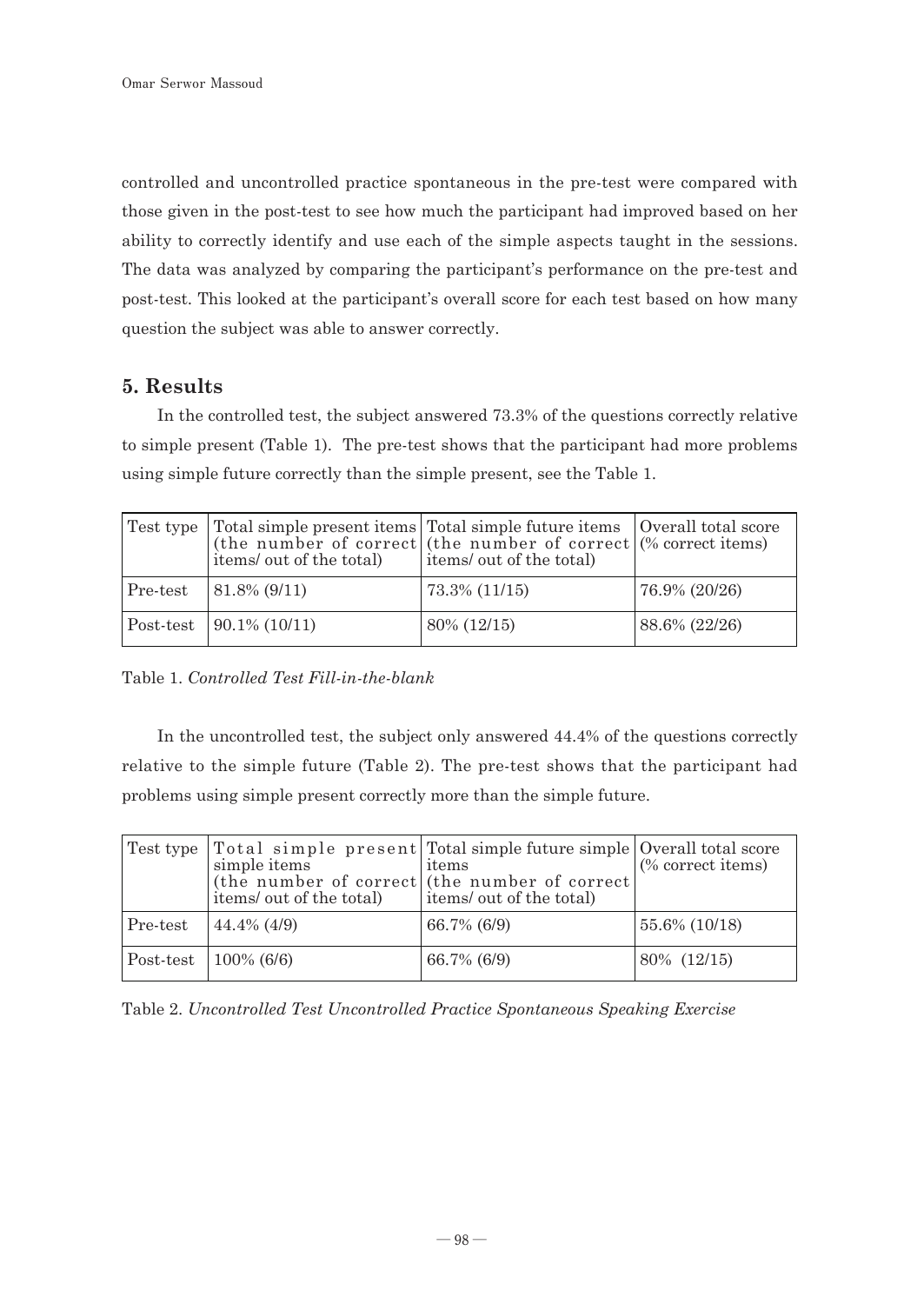

Figure 1. *Overall score for the pre-test and post-test* 

The post-test shows the participant's improvement on the two simple aspects over the course of the study (Figure 1). The overall score increased from 67.9% to 84.6% on the post-test compared to the pre-test. The result shows the participant improved her ability to correctly use both two simple aspects under controlled and uncontrolled tests (Table 1 and Table 2). This was especially effective for the simple present tense, where the participant improved from 44% to 100% (Table 2).

#### **6.Discussion**

This study was conducted to determine the effectiveness of the participants progress on simple present over simple future throughout a six-week period. In addition, it attempted to determine whether the participant could acquire a better understanding of the two simple aspects and use them correctly by the end of the study. The intention was to develop the participant's knowledge of simple aspects through activities and explanations so that the participant could use them correctly in real time. The flow of the session with author and subject followed a similar approach, where explicit instruction was given, and target grammatical structures were practiced through controlled and uncontrolled materials. The participant's understanding of the simple aspects was initially confusing. By the end of the study, the participant showed some signs of improvement and understanding of the simple aspects in a variety of usage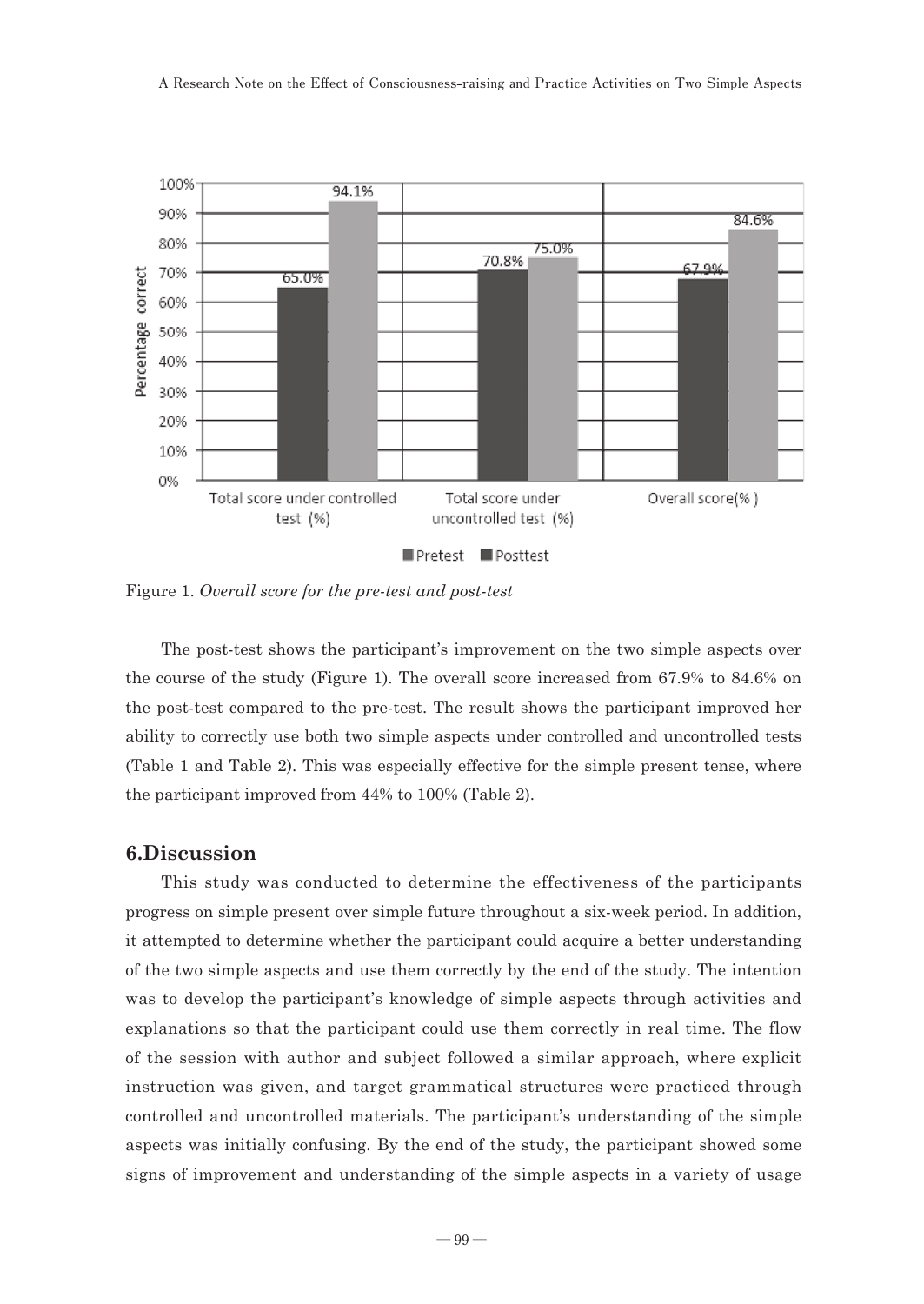situations.

The research question for this study was: Does the participant improve on simple present and simple future with treatments that include consciousness-raising, meaningful practice, and controlled and uncontrolled practice? The short answer is the participant was able to improve her ability to use the two simple aspects. The participant's overall scores improved from 67.9% to 84.6% from the pre-test to the posttest (Figure 1).

In session 3, when the participant did the consciousness-raising activity and Socratic questioning, the participant reported that she felt very tired after the session. The duration of the session was over 40 minutes. In hindsight, it is clear that the sessions should have been shorter. The consciousness-raising and Socratic questioning deepen the participant's understanding by asking questions that provoked her to think deeply about her understanding of the simple aspects.

Similarly, in session four, the meaningful practice, the participant found it difficult to formulate some variation sentences as it took longer for some statements over others. There were some questions the participant felt reluctant to answer or did not come up with meaningful sentences. One potential reason for the reluctance may have been because the participant was overwhelmed with the activity itself. In session five, the participant had no problem answering the controlled practice fill-in-the-blank exercises. The participant got all the uncontrolled practice spontaneous questions correct.

On the pre-test interview, the participant demonstrated that she understood simple aspects and how to respond when talking about routines. In the case of general statement or fact *Water freeze at 0 degrees centigrade*t the third person singular, is missing *-s* at the end of the verb. This is a result of the subject being unfamiliar with verb term *freeze*. Also, the routine statement *Spaniards eats dinner late*, in which the correct verb form is *eat* as it agrees with plural noun *Spaniards* referring to the native people of Spain. The error in this instance was not due to her misunderstanding of present simple but the participant confusing *Spaniards* for a proper noun referring to a name of person. Both examples demonstrate the subject had less difficulty with forming simple present aspect but struggled with subject verb agreement and nouns.

Another problem the participant struggled with in this study is using the modal *will*. For example, *Nora is living in Caracas until she improves her Spanish* should be changed to *Nora will live in in Caracas until she improves her Spanish*. This sentence was difficult for the participant to grasp, in part the nature of the question statement was little unclear. Besides this point, the participant was able to use the modal *will*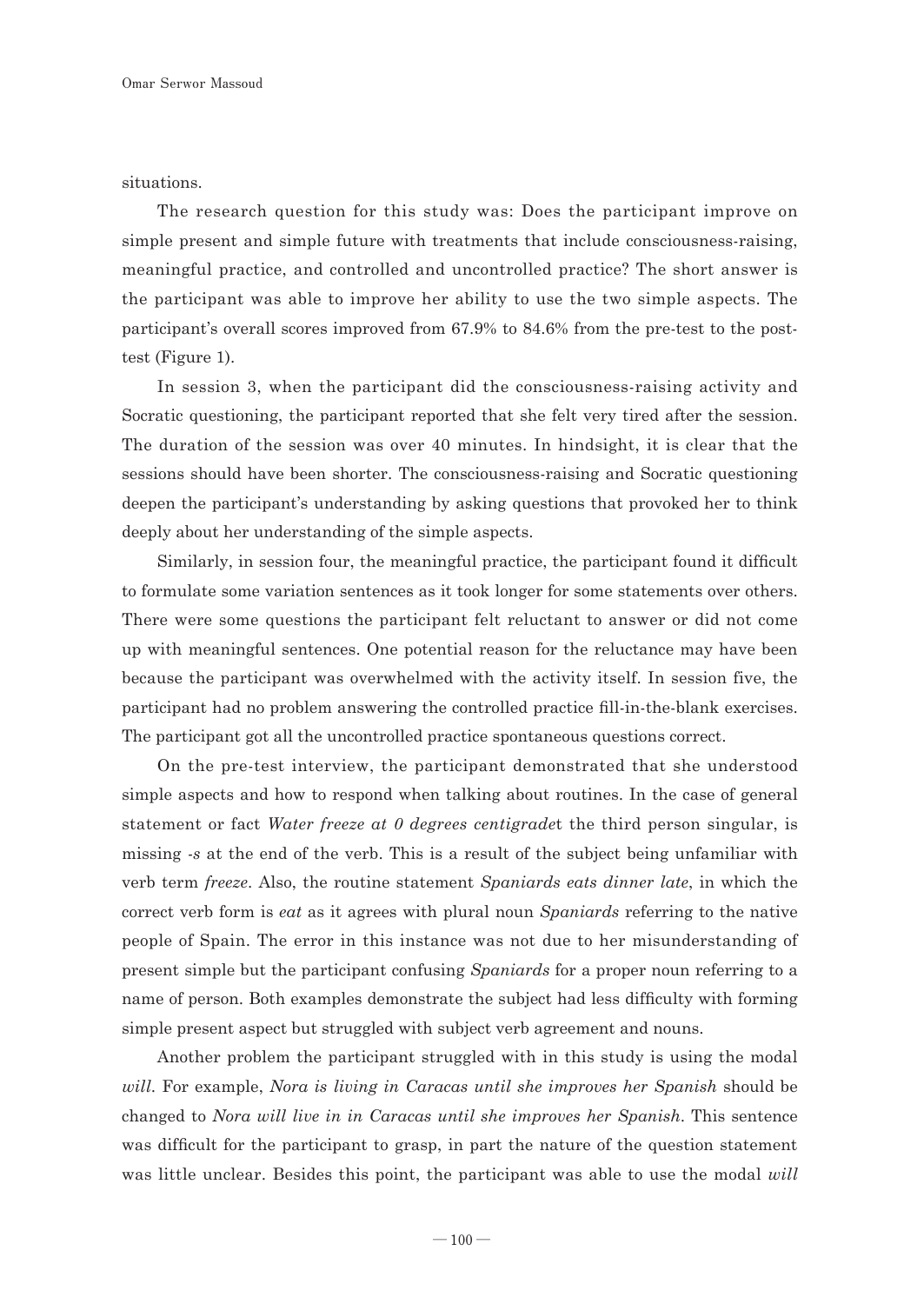appropriately when referring to future events such *Joel will take the bar exam next month*.

The participant's second problem was in the context of simple present during the uncontrolled practice spontaneous speaking exercise. This was an issue during the pretest, where the participant was talking about her daily routine unclearly. One of the factors that may have contributed to the lack of clarity was the participant is lack of preparedness to answer this question.

In session six, the post-test was similar to session five in terms of the participant's level of confidence when tackling the exercises. The participant answered the first part of the questions very quickly. For the uncontrolled practice spontaneous speaking exercise, the participant had detailed responses to the open-ended questions. The familiarity of the questions may have boosted her confidence. On the other hand, the questions she answered correctly may be due to memorizing the answers, since pretest and posttest questions were the same set of fill-in-the-blanks in different order.

The results of this study offer evidence that consciousness-raising and meaningful practice can help develop the understanding and use of simple present and simple future. This can assist a learner to acquire knowledge that can be transferred to procedural knowledge. There are some important pedagogical implications from the results. The results suggest that teaching simple aspects through explicit instruction can help make the metalanguage more salient because learners can see what they are learning. For example, when a learner is made aware of the rules of a particular grammar point explicitly, the participant may find it easier to grasp the usage. Also, understanding the rules of usage enables the participant to make meaningful sentences. This process also helps the participant develop declarative knowledge which can lead to automaticity of the use of language.

#### **Conclusion**

The present study was able to offer some insight into how an L2 Japanese learner was able to learn and use two simple aspects more effectively. It shows that with practice activities learners can get more exposure to the metalanguage, which can enable acquisition of the L2 to take place. The three treatments helped increase the participant's performance of the simple aspects to some extent. Further research should investigate the degree of effectiveness of each of the activities. The activities such as meaningful practice and consciousness-raising activity are effective, as supported in the literature review. At the same time, the study shows that these activities can also be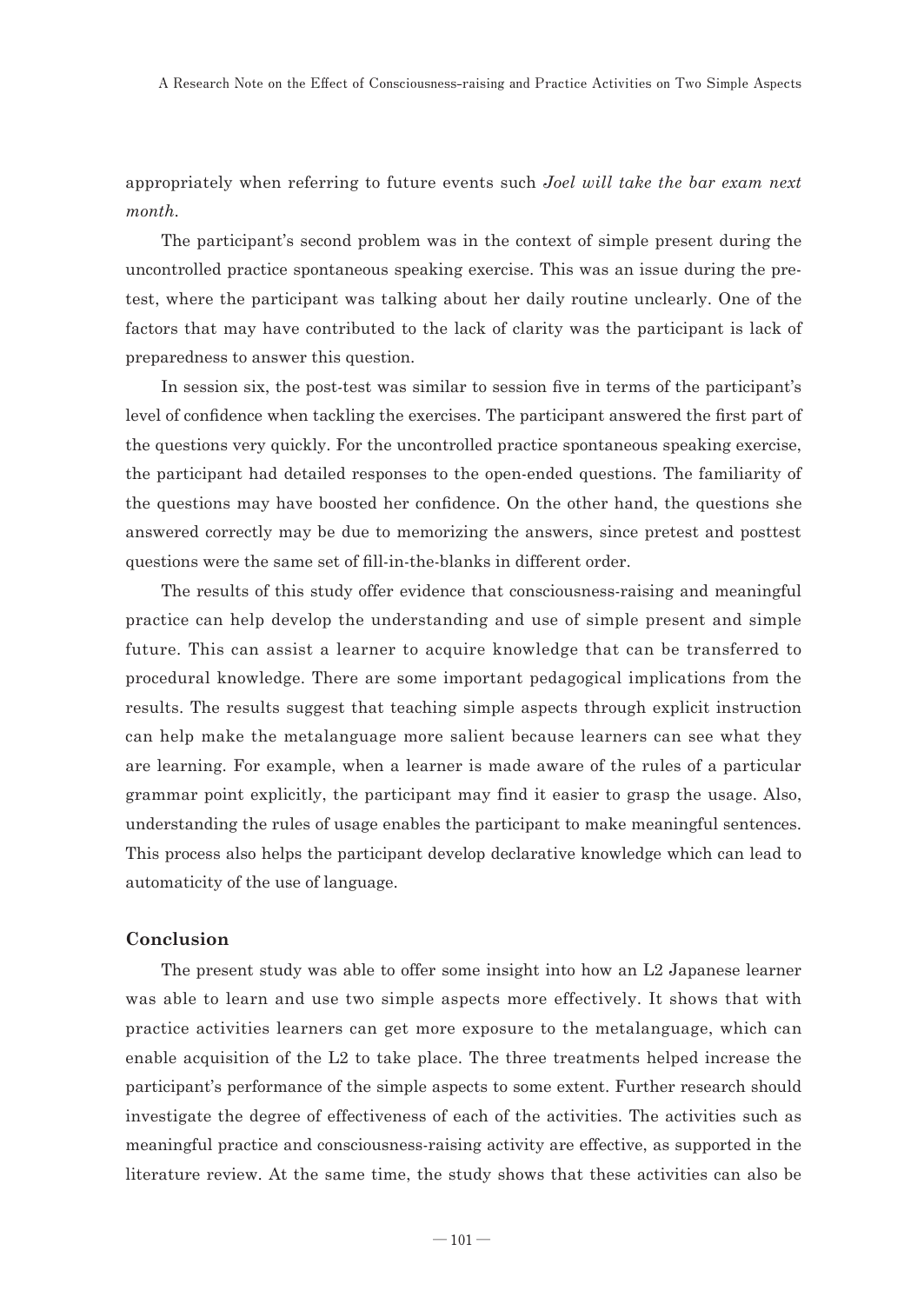overwhelming for the participant if done for a long duration of time or at an inconvenient time.

There were some limitations to the study. The improvement between the pre-test and the post-test may have been because the questions were the same, as the answers were given during sessions three and four. In terms of generalizability, the data is limited because there was only one participant. In a further study, this research should be conducted on a larger scale with more participants to validate the generalizability of the study. Also, the pre-test answers should not be revealed in the consciousness-raising activity. This means the treatment activities particularly consciousness-raising activity, should be used to teach and deepen a learner's understanding of the grammar point in the same way to learning simple present and simple future.

#### **References**

- Anderson, J. R. (1992). Automaticity and the ACT theory. *The American Journal of Psychology*, 165-180. http://dx.doi.org/10.2307/1423026
- DeKeyser, R. (2007). Skill acquisition theory. *Theories in second language acquisition: An introduction*, *97113*.
- Ellis, R. (2006). Current issues in the teaching of grammar: An SLA perspective. *TESOL Quarterly.40*(1),83-107. http://dx.doi.org/10.2307/40264512
- Ellis, R. (1998). Teaching and research: Options in grammar teaching. *TESOL Quarterly*, 32(1), 39–60. https://doi.org/10.2307/3587901
- Koshi, A. K. (1996). Holistic grammar through Socratic questioning. *Foreign Language Annals*, *29*(3), 403–414. https://doi.org/10.1111/j.1944-9720.1996.tb01252.x
- Krashen, S. (1985). *The input hypothesis*. New York: Longman
- Larsen-Freeman, D., Celce-Murcia, M., Frodesen, J., White, B., & Williams, H. A. (2016). *The grammar book: Form, meaning, and use for English language teachers*. Boston, MA: National Geographic Learning, Heinle Cengage Learning.
- Lightbown, P., & Spada, N. Margaret. (2013). *How languages are learned.* Fourth edition. Oxford: Oxford University Press.
- Long, M. H. (1998). Focus on form Theory, research, and practice. Michael H. Long Peter Robinson. *Focus on form in classroom second language acquisition*, *15*, 15-41.
- Norris, J. M., & Ortega, L. (2000). Effectiveness of L2 instruction: A research synthesis andquantitative metanalysis. *Language Learning, 50*(3), 417–528. https://doi.org/10.1111/0023-8333.00136
- Richards, J., & Rodgers, T. (2010). *Approaches and methods in language teaching.*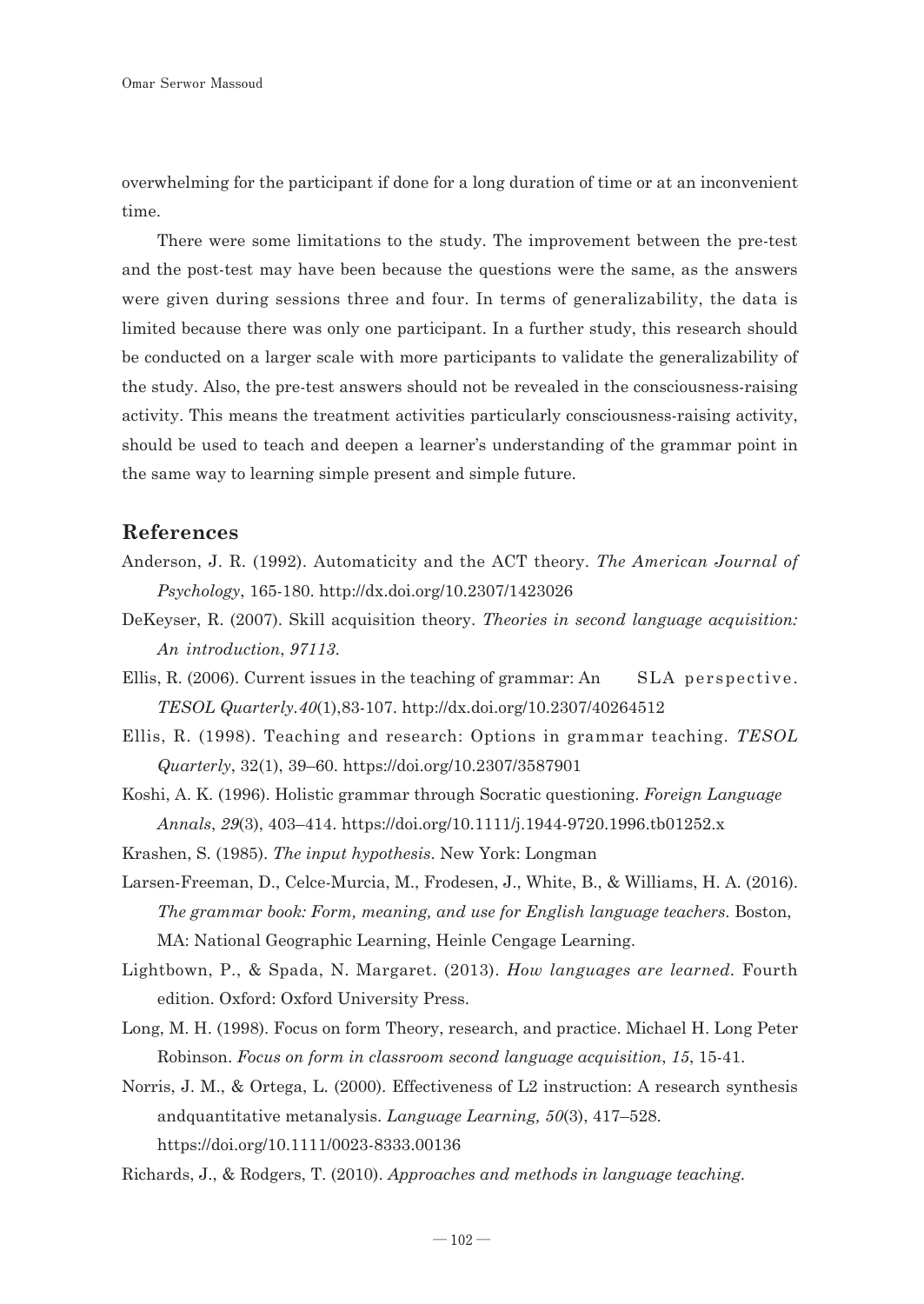Cambridge: Cambridge University Press.

- Schmidt, R. W. (1990). The role of consciousness in second language learning. *Applied Linguistics*, *11*(2), 129-158. https://doi.org/10.4304/tpls.1.5.435-442.
- Spada, N.. Jessop, L., Tomita, Y., Suzuki, W., & Valeo, A. (2014). Isolated and integrated form-focused instruction: Effects on different types of L2 knowledge. *Language Teaching Research*, *18*(4), 453–473. https://doi.org/ 10.1177/1362168813519883
- VanPatten, B. & Uludag, O. (2011). Transfer of training and processing instruction: From input to output. *System, 39*(1), 44–53. https://doi.org/10.1016/ j.system.2011.01.013
- Vogel, S., Herron, C., Cole, S. P., & York, H. (2011). Effectiveness of a guided inductive versus a deductive approach on the learning of grammar in the intermediate-level college French classroom. *Foreign Language Annals*, *44*(2), 353–380. https://doi.org/10.1111/j.1944-9720.2011.01133.x

### **Appendix A: First meeting and interview transcript 1. Why do you want to study English?**

First I like English and I like to travel abroad, because I'd like to see beautiful view, eat ... some food, learn differences of thinking of Japan. To do so I have to speak English with local people so I would like to study English.

Second reason I am working global company and my boss of manager is from foreign country, so I would like to talk each other without interpretation. Because I want to talk to my boss using my word that is why I would like to learn, I would like to study English. That's all. Thank you.

#### **2. How long have been studying English?**

I had studied English for about 7 years in school. From when I was junior high school 1 st grade to university student 1st grade. And I studied English by myself when I was elementary school ehh 6th grade because I took Eiken so I studied by myself for about one one about year. And when I was university student first grade I took...TOIEC... once. So I had studied English for 8 years altogether. That's all.

#### **3. Tell me about your experiences of learning?**

Third question I will talk about my experience of learning. When I was junior school student I mainly studied about writing and speaking. Writing is for example...I learned grammar. Speaking is I talked I talked using new sentence and I made a story, and I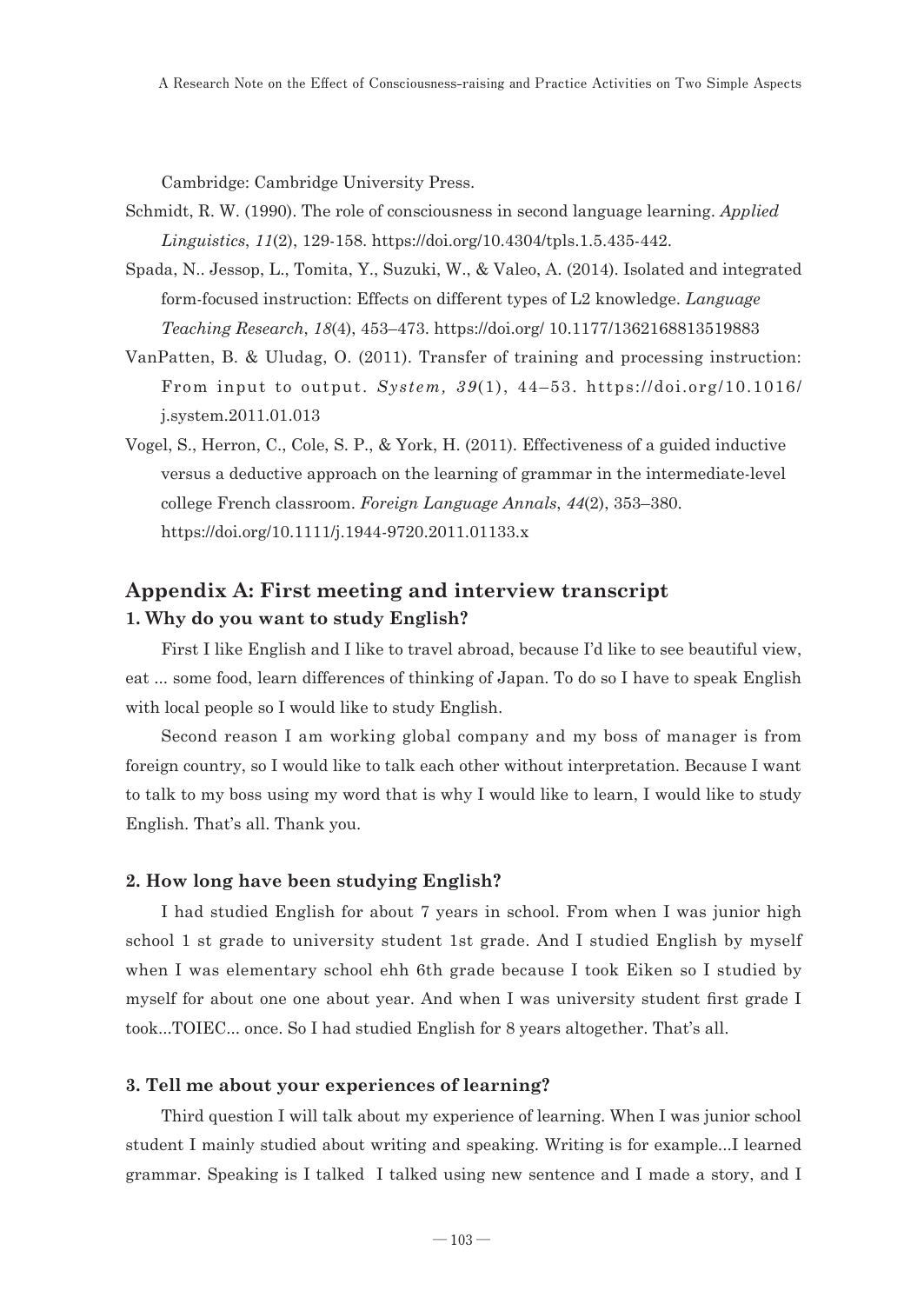talked each other. When I was high school student I mainly studied reading, and writing and listening because of university entrance examination. Reading and listening is the most difficult to me. Reading is I read, a long story and I answer the question. Listening was most difficult because I couldn't understand. And when I was university student I mainly studied speaking. The class. My teacher taught me English and communication and how to communication. It was so fun! That's all.

#### **4. Have you ever been aboard? If so please tell me about your experience.**

Fourth question I have ever been to abroad. First, I talk about my best memory. When I was high school student I went to Chicago and I stayed home stay. And I could make a lot of friend in Chicago. My English skill was not good. I could communicate with my friends using body language. And Sometimes I used dictionary. And I had so nice... I...And I spent sooo nice time. That is my best memory. And my worst memory is...when I was university student I went to Singapore and... I and my friend took a taxi. And I didn't speak English to m-...the taxi driver. And I showed the travel magazine to taxi driver. And just I pointed the magazine, travel magazine I want to go. So Taxi driver asked us where are you from? We answered Japan. So the taxi driver said to us "If you ...cannot speak English you don't come to Singapore". Maybe the Taxi driver thought, I cannot understand he said. But I could understand. And I become sad. This is my worst experience. This my worst experience abroad. That's all.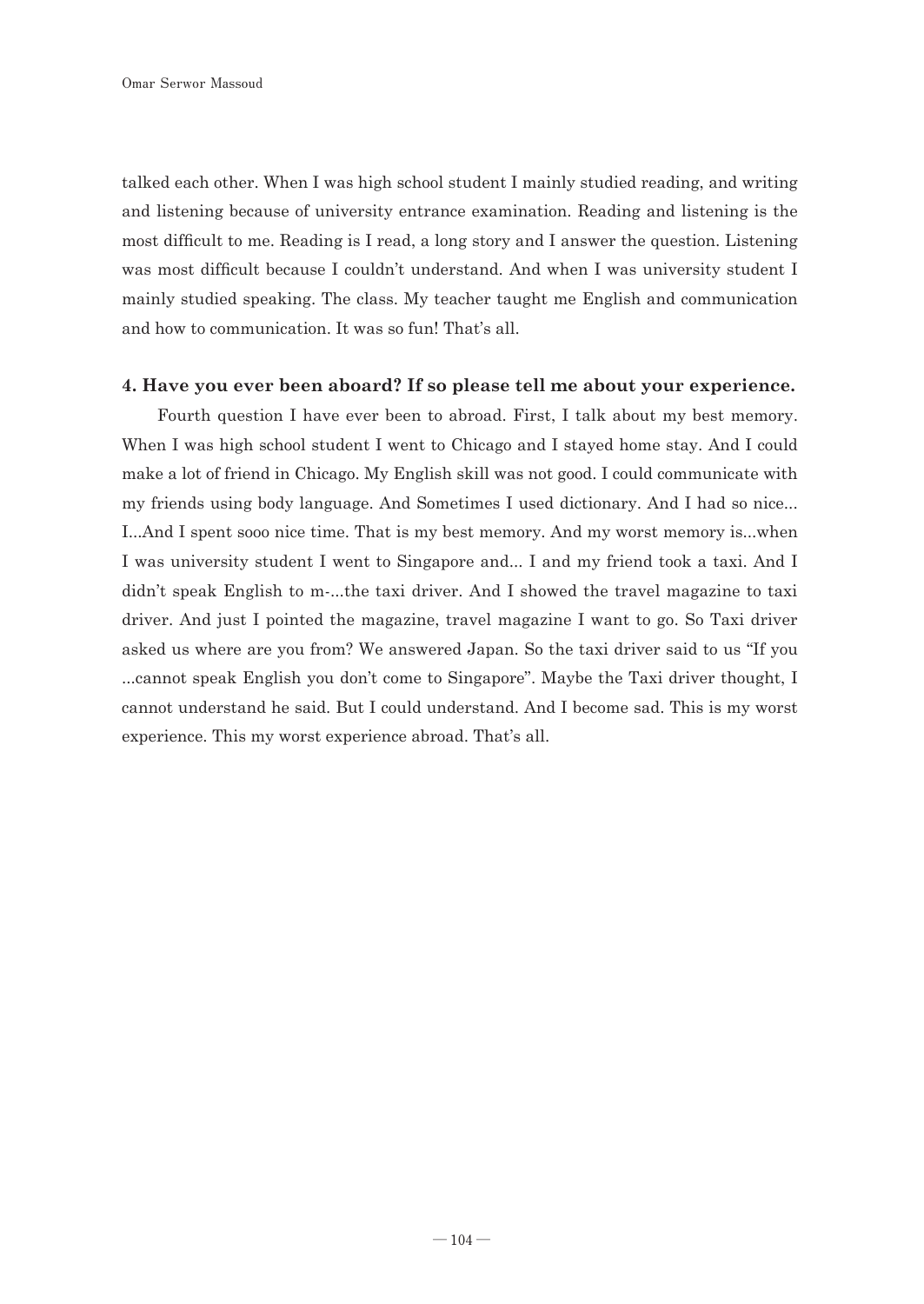| Pre-test Questions Part A                                                                                                                                              |                                                                                   |                    |
|------------------------------------------------------------------------------------------------------------------------------------------------------------------------|-----------------------------------------------------------------------------------|--------------------|
| Questions                                                                                                                                                              |                                                                                   | base form<br>verbs |
| 1.                                                                                                                                                                     | He _______________________ to school every day.                                   | walk               |
| 2.                                                                                                                                                                     |                                                                                   | take               |
| 3.                                                                                                                                                                     |                                                                                   | freeze             |
| 4.                                                                                                                                                                     | Chicago every day.                                                                |                    |
| 5.                                                                                                                                                                     |                                                                                   | is                 |
| 6.                                                                                                                                                                     | I __________________ Mr. Johnson.                                                 | know               |
| 7.                                                                                                                                                                     | playing with his trains.                                                          | start, be,<br>ake. |
| 8.                                                                                                                                                                     |                                                                                   | have               |
| 9.                                                                                                                                                                     |                                                                                   | live, improve      |
| 10.                                                                                                                                                                    |                                                                                   | be                 |
| 11.                                                                                                                                                                    | So he $\frac{1}{2}$ to catch our attention with the boat and waves his arms stand |                    |
| 12.                                                                                                                                                                    |                                                                                   | $g_0$              |
| 13.                                                                                                                                                                    | practice law.                                                                     |                    |
| 14.                                                                                                                                                                    | If you are going you sorry.                                                       | be                 |
| 15.                                                                                                                                                                    | Ι<br>from the commission.                                                         | resign             |
| 16.                                                                                                                                                                    | dinner late.<br>Spaniards                                                         | eat                |
| Activity 2. Uncontrolled practice spontaneous speaking exercise<br>1. Describe your daily routine? (2mins)<br>2. What will you do for your Christmas vacation? (2mins) |                                                                                   |                    |

### **Appendix B: Pre-test fill-in-the-blank questions**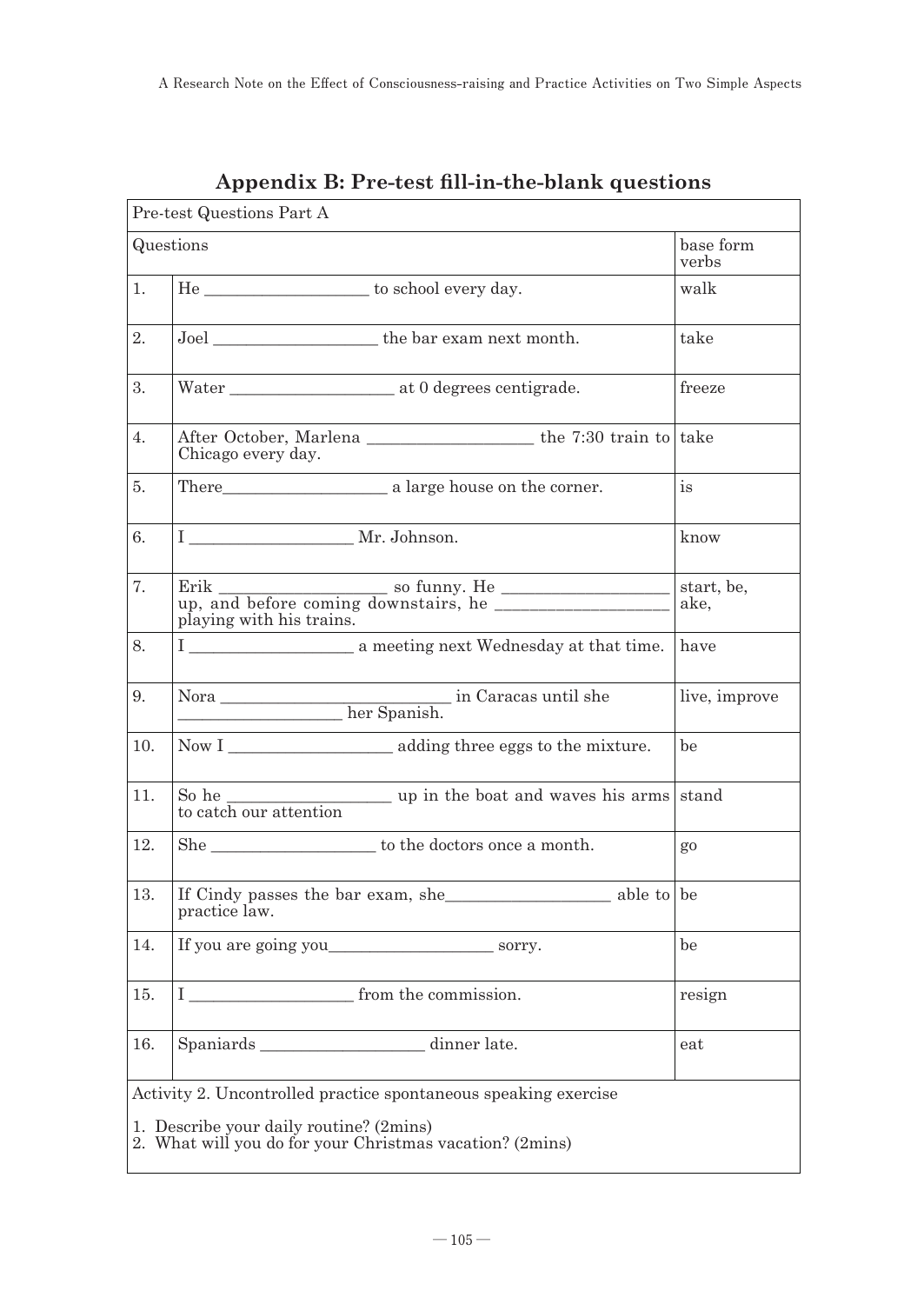| Part A: Pre-test Questions |                                                                                                                                                         |                     |
|----------------------------|---------------------------------------------------------------------------------------------------------------------------------------------------------|---------------------|
| Questions                  |                                                                                                                                                         | base form<br>verbs  |
| 1.0                        | He walks to school every day.                                                                                                                           | walk                |
| 2.0                        | Joel will take the bar exam next month.                                                                                                                 | take                |
| 3. X                       | Water <b>freeze</b> at 0 degrees centigrade.<br>Water freezes at 0 degrees centigrade.                                                                  | freeze              |
| 4. X                       | After October, Marlena always takes the 7:30 train to Chicago<br>every day.<br>After October, Marlena will take the 7:30 train to Chicago<br>every day. | take                |
| 5.0                        | There is a large house on the corner.                                                                                                                   | is                  |
| 6. 0                       | I know Mr. Johnson.                                                                                                                                     | know                |
| 7. Q                       | Erik is so funny. He will wake up, and before coming<br>downstairs, he will start playing with his trains.                                              | start, be,<br>wake. |
| 8. Q                       | I have a meeting next Wednesday at that time.                                                                                                           | have                |
| 9. X                       | X- Nora is living in Caracas until she improves her Spanish.<br>O- Nora will live in Caracas until she improves her Spanish.                            | live, improve       |
| 10.0                       | Now I am adding three eggs to the mixture.                                                                                                              | be                  |
| 11.0                       | So he stands up in the boat and waves his arms to catch our stand<br>attention                                                                          |                     |
| 12.0                       | She goes to the doctors once a month.                                                                                                                   | $g_0$               |
| 13.0                       | If Cindy passes the bar exam, she will be able to practice law.                                                                                         | be                  |
| 14. O                      | If you are going, you'll be sorry.                                                                                                                      | be                  |
| 15. O                      | I resign from the commission.                                                                                                                           | resign              |
| 16. X                      | Spaniards eats dinner late.<br>Spaniards eat dinner late.                                                                                               | eat                 |

# **Appendix C: Pre-test result**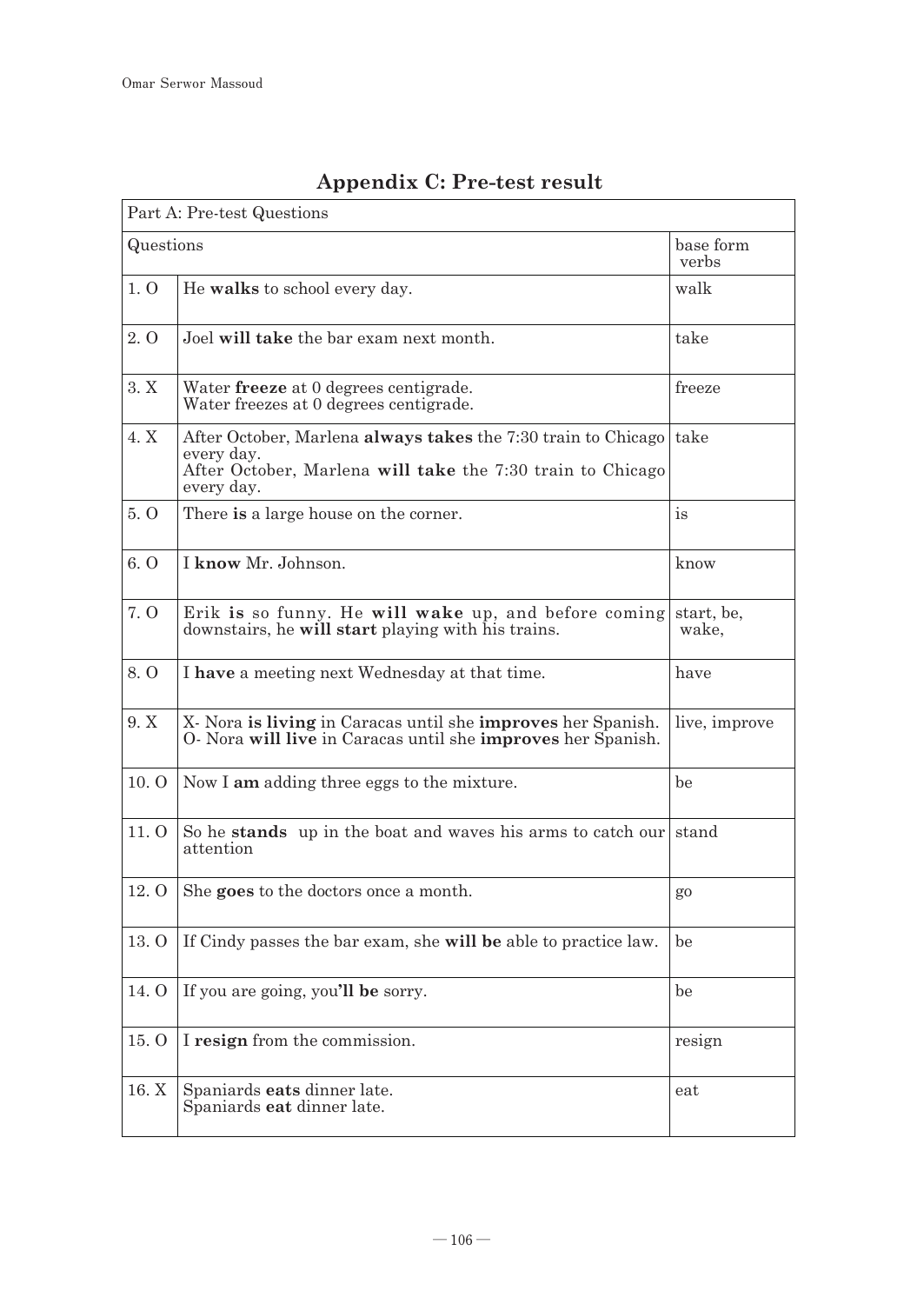Part B: Activity 2. Uncontrolled practice spontaneous speaking exercise interview transcript

1. Describe your daily routine?

*My daily routine is to make relax time. I work long time every day. So, I* often *I feel tired, so I try to make relax time. For example, I take a nap, or I watch tv in my house, or I call, I go to my friends and enjoy talking and eat delicious food and more. To make relax time is my daily routine.*

\*Because it's something you usually do

2. What are you plans for Christmas vacation? (Attempt 1)

*The plan of my Christmas holiday still has not decided still has not been decided. But I think I want to go to aboard. My Christmas holiday...my Christmas vacation is about two weeks. So I have enough time to go to abroad. I like travel abroad. Because I want to ...see many beautiful views. And...And I want to enjoy eating....I want to enjoy eating unique food country. And I want to meet a lot of people from other country and experience to culture of many countries. So I want to go to abroad. That is why I think I want to go abroad in Christmas vacation. In Christmas vacation.*

\*Attempt 1(She did not answer the question I told her although she did not answer the question directly you evaded it. Vacation does not necessarily mean you must go somewhere special. It just means what will do for that period of time you are off)

Attempt 2 (So asked her to do the question again)

*I will stay nice hotel on the…my Christmas holiday. And I will eat some Christmas dinner and I will enjoy. And after Christmas day I will go back… Niigata. And <u>I will stay</u> my family in and my friend in Niigata until…until New Year. And I have the plan I will trip to Kanazawa with my younger sister. This is my first trip only with my younger sister. And I will come back to Yokohama for my job. This is my winter holiday plan. That's all*

Because Christmas is in the future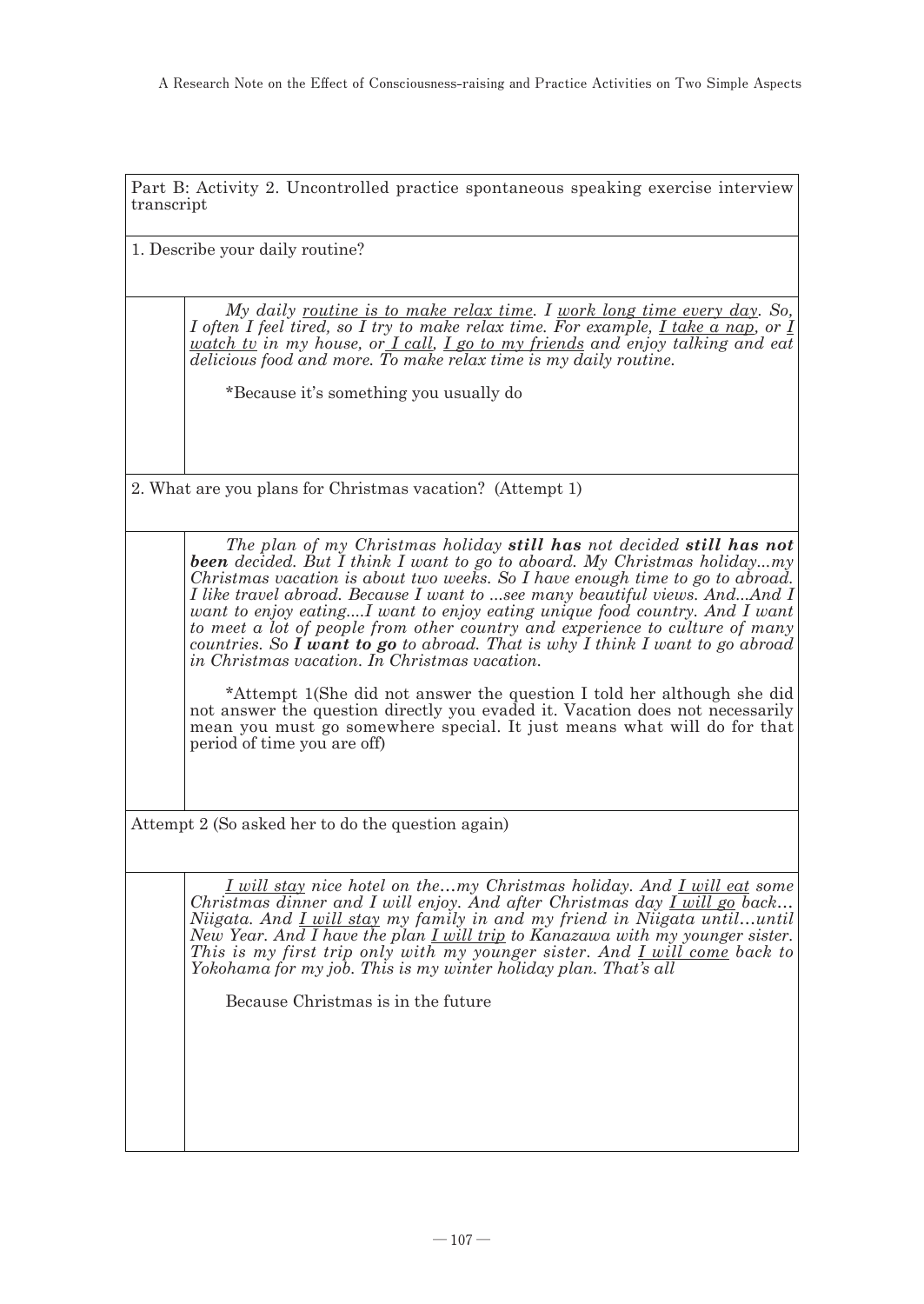| Part A: Questions |                                                                                                                                                                                                                                                                                                                                                                                                                                                                                                                                                         | base form<br>verbs     |
|-------------------|---------------------------------------------------------------------------------------------------------------------------------------------------------------------------------------------------------------------------------------------------------------------------------------------------------------------------------------------------------------------------------------------------------------------------------------------------------------------------------------------------------------------------------------------------------|------------------------|
| 1)                | He walks to school every day.<br>Because of the pronoun                                                                                                                                                                                                                                                                                                                                                                                                                                                                                                 | walk                   |
| 2)                | Joel will take the bar exam next month.<br>It's in the future because the reference to month                                                                                                                                                                                                                                                                                                                                                                                                                                                            | take                   |
| 3)                | X - Water freeze at 0 degrees centigrade.<br>O-Water freezes at 0 degrees centigrade.<br>The participant is not countable we use 'freeze'. She thought this<br>was an issue of singular and plural form. She explained that<br>water is not plural so you don't use's'. I explained to her that<br>this was not necessarily an issue of plural form but the sentence<br>is general statement about water therefore we use freezes. I also<br>explained to her she was correct in terms using correct simple<br>form versus not using freezing or froze. | freeze                 |
| 4)                | X-After October, Marlena always takes the 7:30 train to take<br>Chicago every day.<br>O- After October, Marlena will take the 7:30 train to Chicago<br>every day.<br>I thought every day now but it's in the future. She was confused<br>that after October was now. She should thought everyday means<br>to include "always".                                                                                                                                                                                                                          |                        |
| 5)                | There is a large house on the corner.<br>It's singular                                                                                                                                                                                                                                                                                                                                                                                                                                                                                                  | $\mathrm{i}\mathbf{s}$ |
| 6)                | I know Mr. Johnson.<br>I is singular                                                                                                                                                                                                                                                                                                                                                                                                                                                                                                                    | know                   |
| 7)                | Erik is so funny. He will wake up, and before coming start, is, wake,<br>downstairs, he will start playing with his trains.<br>Is third person singular. Wake in the future with "s" it is not<br>necessary. "Coming" and "playing" was difficult but good<br>guess. The reason is because we usual -ing when taking doing<br>something. This example of gerunds. I will help with this later.                                                                                                                                                          |                        |
| 8)                | I have a meeting next Wednesday at that time.<br>It's a routine. It not about the future time.                                                                                                                                                                                                                                                                                                                                                                                                                                                          | have                   |
| 9)                | X. Nora is living in Caracas until she improves her Spanish.<br>O- Nora will live in Caracas until she improves her Spanish.<br>She said that "is living" until the event finishes.                                                                                                                                                                                                                                                                                                                                                                     | live, improve          |
| 1 <sub>0</sub>    | Now I am adding three eggs to the mixture.<br>"Add" she felt confused. She thought I am adding or I add.<br>I explained to her that routine. Present simple and present<br>continuous confusion. She asked why?                                                                                                                                                                                                                                                                                                                                         | am, add                |
| 11)               | So he stands up in the boat and waves his arms to catch our stand<br>attention<br>Third person singular                                                                                                                                                                                                                                                                                                                                                                                                                                                 |                        |
| 12)               | She goes to the doctors once a month.<br>Pronoun. It's a routine.                                                                                                                                                                                                                                                                                                                                                                                                                                                                                       | $g_0$                  |

# **Appendix D: Treatment 1 consciousness-raising activity**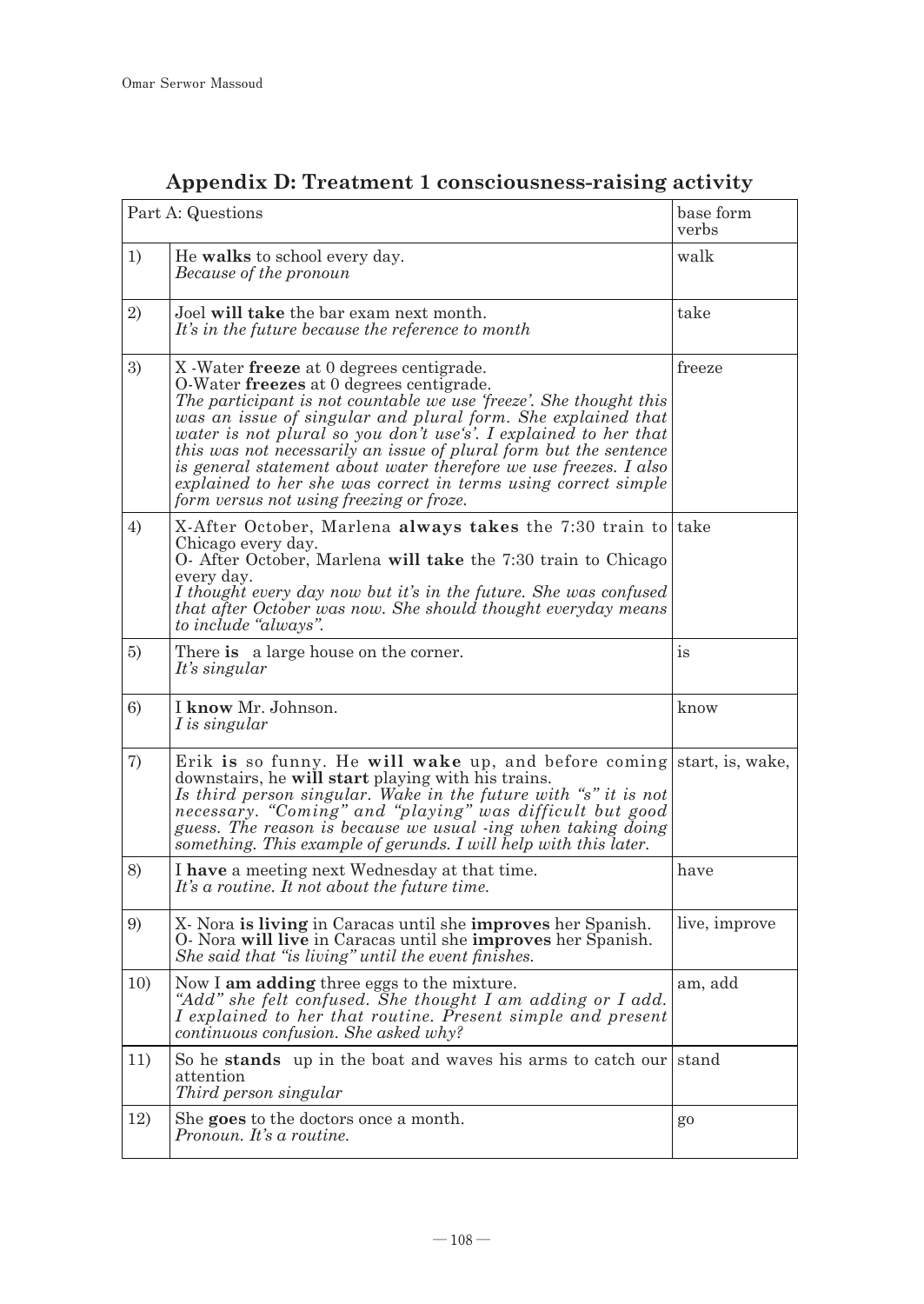| 13) | If Cindy passes the bar exam, she'll be able to practice law.<br>Something she might be able to do in the future.      | be     |
|-----|------------------------------------------------------------------------------------------------------------------------|--------|
| 14) | If you are going you'll be sorry.<br>Now doing and in the future you becoming. If you go.                              | be     |
| 15) | I resign from the commission.<br>I is singular but I explained that if you doing at the time of<br>speaking you use I. | resign |
| 16) | Spaniards eats dinner late.<br>Spaniards eat dinner late.<br>Name of a person                                          | eat    |

Part B: Activity 2. Uncontrolled practice spontaneous speaking exercise interview transcript

(\*Based on this observation the participant was able to identify why they said what they did.)

1. Describe your daily routine?

*My daily routine is to make relax time. I work long time every day. So, I often I feel tired, so I try to make relax time. For example, I take a nap, or I watch tv in my house, or I call, I go to my friends and enjoy talking and eat delicious food and more. To make relax time is my daily routine.*

Because it's something you usually do

2. What will do for your Christmas vacation? (Attempt 1)

*I will stay nice hotel on the…my Christmas holiday. And I will eat some Christmas dinner and I will enjoy. And after Christmas day I will go back… Niigata. And I will stay my family in and my friend in Niigata until…until New Year. And I have the plan I will trip to Kanazawa with my younger sister. This is my first trip only with my younger sister. And will I come back to Yokohama for my job. This is my winter holiday plan. That's all*

Because Christmas is in the future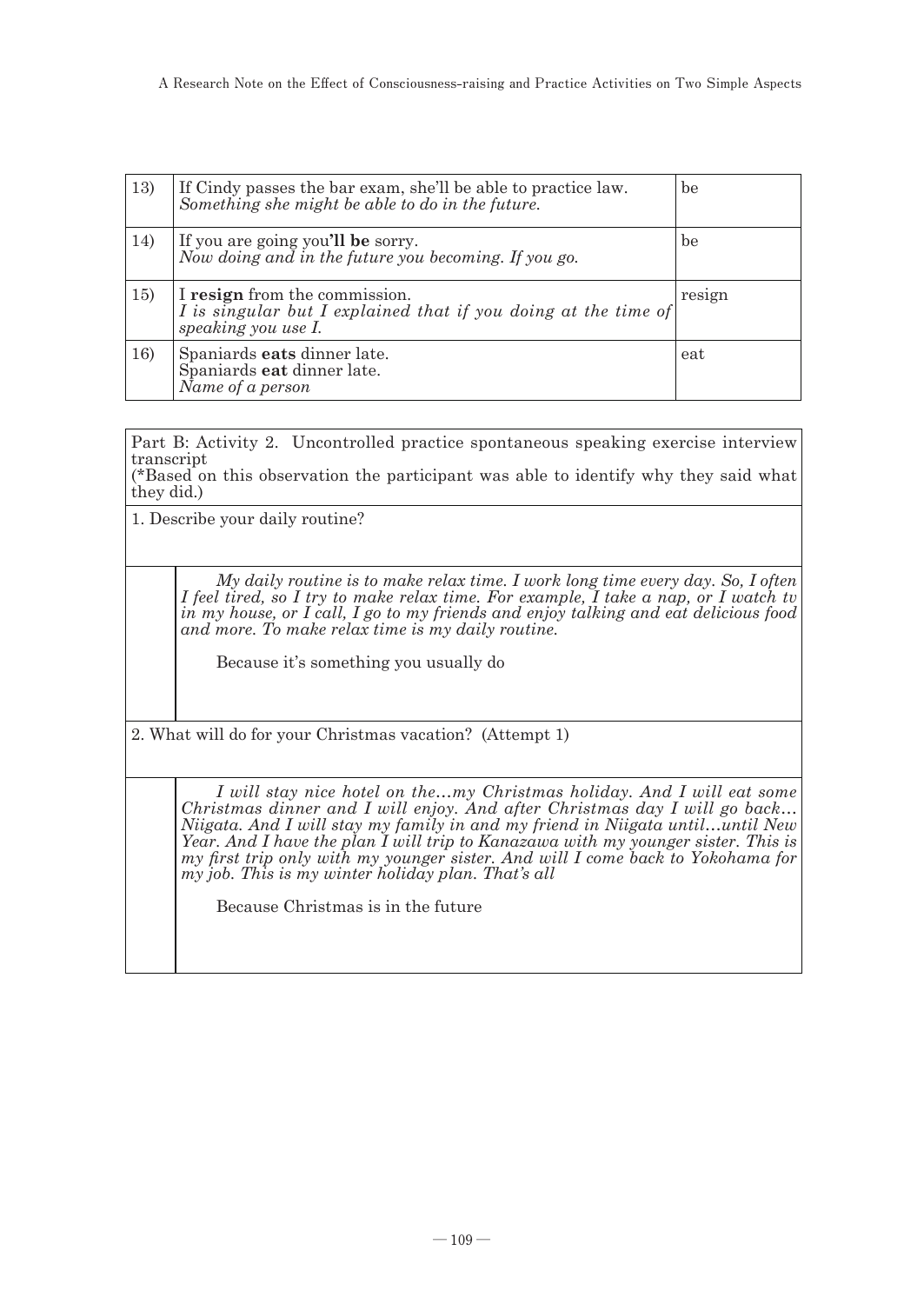| Variation Statements (VS) |                                                                                                                                                                                               | base form<br>verbs |
|---------------------------|-----------------------------------------------------------------------------------------------------------------------------------------------------------------------------------------------|--------------------|
| $1)$ O                    | He walks to school every day.<br>I will drive to my work every day.<br>VS: I drive to my work every day.                                                                                      | walk               |
| 2) O                      | Joel will take the bar exam next month.<br>VS: I will take test in my company one week later.                                                                                                 | take               |
| 3) X                      | Water freeze at 0 degrees centigrade.<br>VS: The <b>leaves</b> changes color in autumn.                                                                                                       | freeze             |
| 4) X                      | After October, Marlena always takes the 7:30 train to Chicago take<br>every day.<br>VS: After June, he will not pay for his university.                                                       |                    |
| 500                       | There is a large house on the corner.<br>T VS: here is a seven eleven in front of the station.                                                                                                | $\mathrm{is}$      |
| 600                       | I know Mr. Johnson.<br>VS: I <b>know</b> Nathan-san.                                                                                                                                          | know               |
| $7)$ O                    | Erik is so funny. He will wake up, and before coming start, is, wake,<br>downstairs, he will start playing with his trains.<br>VS: I am lazy girl because I go to sleep before take a shower. |                    |
| 8) O                      | I have a meeting next Wednesday at that time.<br>VS: I have an appointment this weekday.                                                                                                      | have               |
| 9) X                      | Nora is living in Caracas until she improves her Spanish.<br>VS: I will stay in a nice hotel in Tokyo until Christmas finishes.                                                               | live, improve      |
| 1000                      | Now I am adding three eggs to the mixture.<br>VS: Now I am talking to you.                                                                                                                    | be,                |
| 11) O                     | So he stands up in the boat and waves his arms to catch our stand<br>attention.<br>VS: I lay on the sofa.                                                                                     |                    |
| $12)$ O                   | She goes to the doctors once a month.<br>$VS: I$ go to nail shop every month.                                                                                                                 | go                 |
| $13)$ O                   | If Cindy passes the bar exam, she'll be able to practice law.<br>VS: If I pass medical exam, I'll not have to take it again.                                                                  | be                 |
| $14)$ O                   | If you are going, you'll be sorry.<br>VS: If you are annoying, I'll be annoying.                                                                                                              | go, be             |
| $15)$ O                   | I resign from the commission.<br>VS: I resign.                                                                                                                                                | resign             |
| 16) X                     | Spaniards eats dinner late.<br>VS: I eat dinner after 8 o clock.                                                                                                                              | eat                |

# **Appendix E: Treatment 2 meaningful practice**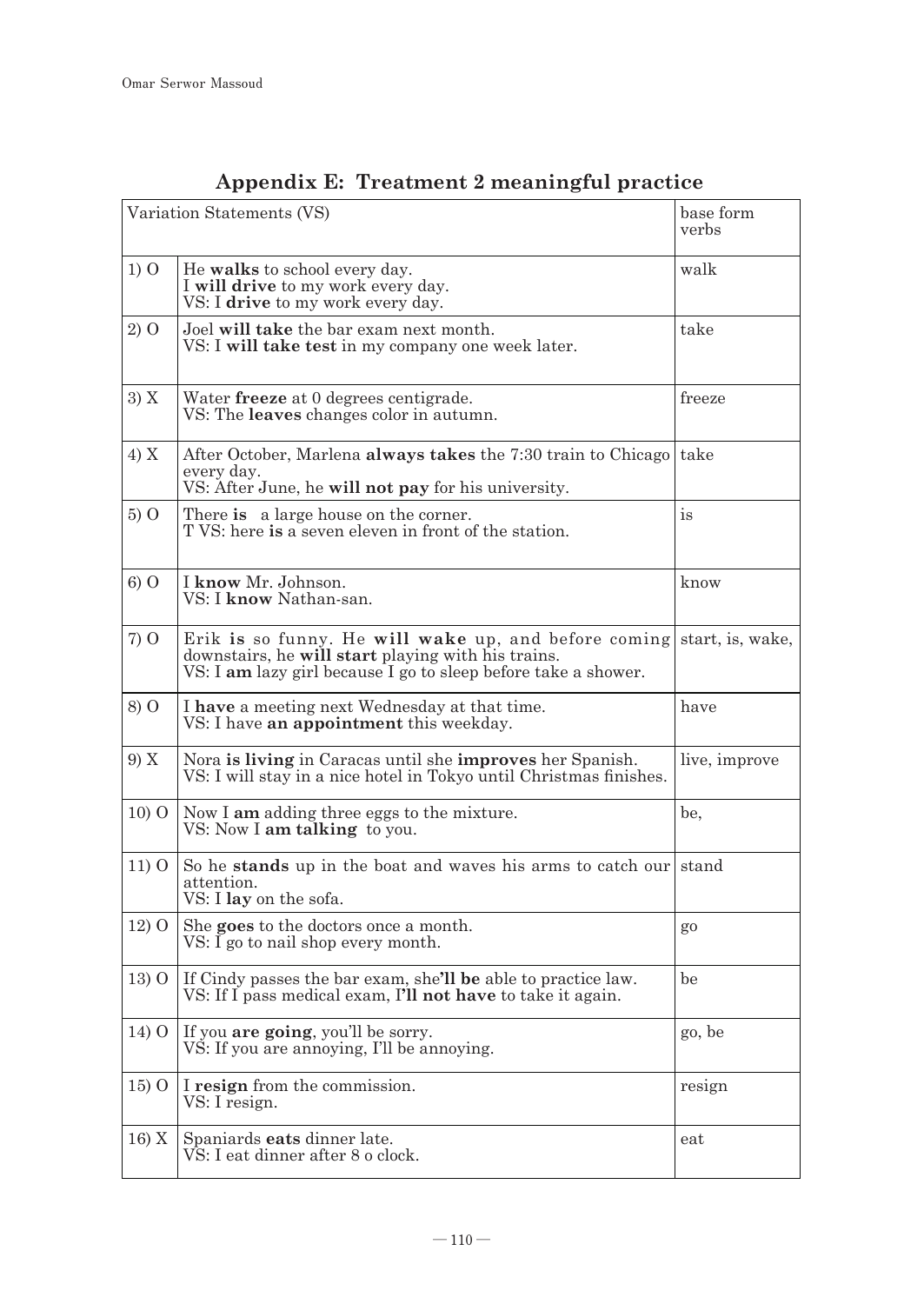| Part A: Questions |                                                                                                                                                                             | base form<br>verbs |
|-------------------|-----------------------------------------------------------------------------------------------------------------------------------------------------------------------------|--------------------|
| 1.                | $\frac{1}{1}$ quit the school.                                                                                                                                              | quit               |
| 2.                | Sam will go to the Sushi restaurant in two weeks.<br>Sam will go to the Sushi restaurant in two weeks.                                                                      | $g_0$              |
| 3.                | The French $\frac{1}{\text{d} \text{rink}}$ wine dinner late.                                                                                                               | drink              |
| 4.                | gym.<br>Suzy is a really interesting person. She'll finish her homework,                                                                                                    |                    |
|                   | after exercising in the gym.                                                                                                                                                |                    |
| 5.                | The cat is in the apple tree.                                                                                                                                               | be                 |
| 6.                | $He$ sees the colors in the rainbow.<br>He sees the colors in the rainbow.                                                                                                  | see                |
| 7.                | Earth $\frac{1}{\text{Earth spins around the sun every 365 days}}$ .                                                                                                        | spin               |
| 8.                | We have a game next Friday at that time.<br>We have a game next Friday at that time.                                                                                        | have               |
| 9.                | So he $\frac{1}{\text{S0}}$ he $\frac{1}{\text{picks up the ball and put it in his bag}}$ .                                                                                 | pick               |
| 10.               | the salad.<br>Now I am chopping the cucumber for the salad.                                                                                                                 |                    |
| 11.               | Next month, the senior team _______________________ the New attend<br>York conference at 6pm.<br>Next month, the senior team will attend the New York<br>conference at 6pm. |                    |
| 12.               | L<br>my parents once a year for Christmas.<br>I will visit my parents once a year for Christmas.                                                                            | visit              |
| 13.               | out with his friends.<br>If Charlie help his sister, he'll be able to hang out with his<br>friends.                                                                         |                    |
| 14.               | If are not reading you ____<br>it.<br>If you are not reading, you'll regret it.                                                                                             | regret             |
| 15.               | Chinese in Beijing until he become, be<br><b>Ryan</b><br>fluent.<br>Ryan is studying Chinese in Beijing until he will become<br>fluent.                                     |                    |
| 16.               | She<br>the piano every Tuesday evening.<br>She plays the piano every Tuesday evening.                                                                                       | play               |

### **Appendix F: Treatment 3 controlled and uncontrolled practice**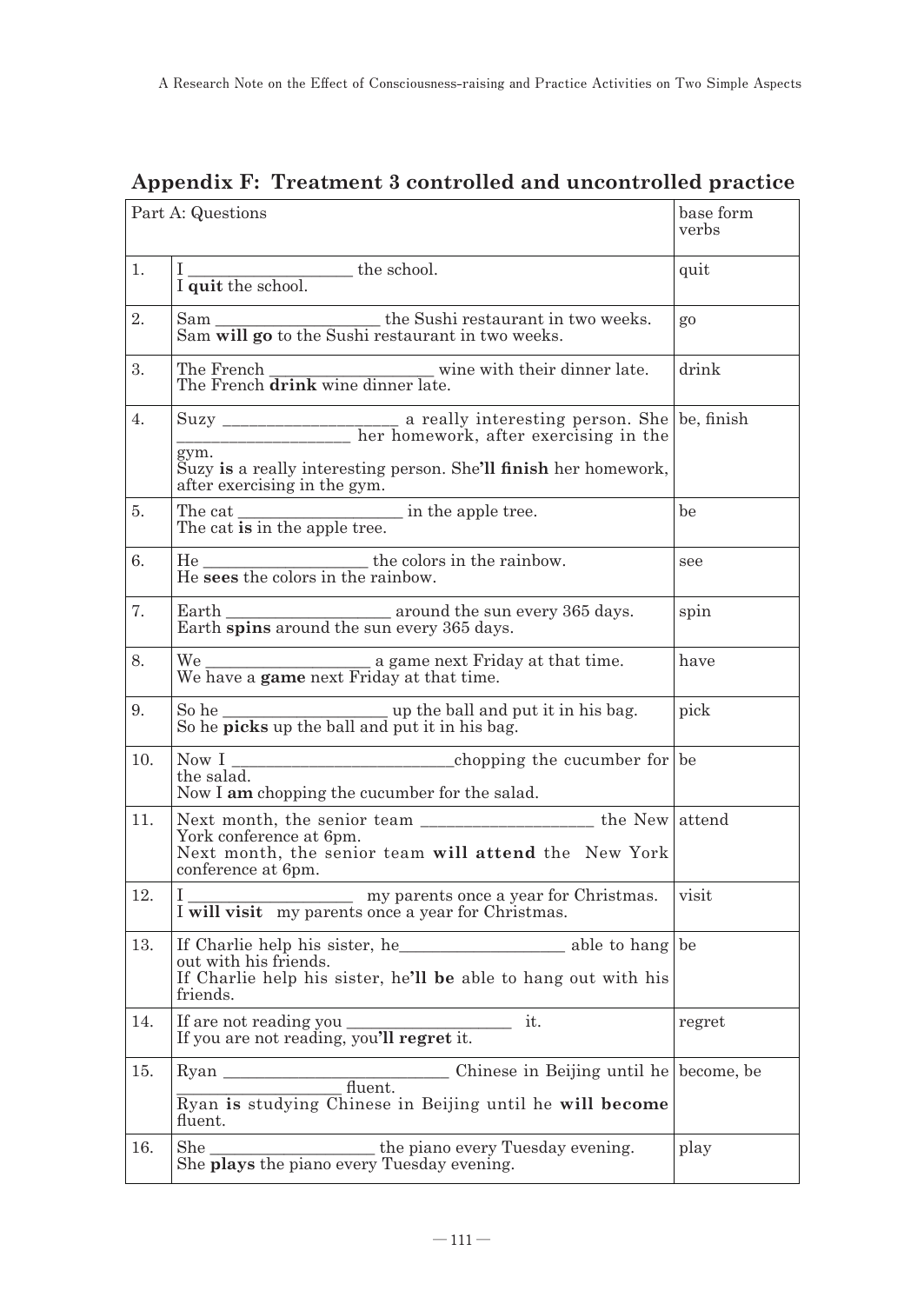Part B: Activity 2. Uncontrolled practice spontaneous speaking exercise interview transcript

1. Describe your work routine?

*I go to my office in Minotomirai every morning at 9:00.And I leave my office at around 12: 00. And I go to hospital. And I meet my doctor. And I talk to them. And I go the hospital and I go to another hospital… one two three… around three hospital… around three hospital. And around 8 o' clock I leave my hospital. And I will be on my way home.* 

2. What are your plans for next week?

*My friends in Niigata will come to my house when this weekend. And I will go to Disneyland. And I will held a birthday party. And I will go to Chinatown. And I will go to Tokyo. And…it's my plan this weekend. That's all. I will do my work in this week…next work.*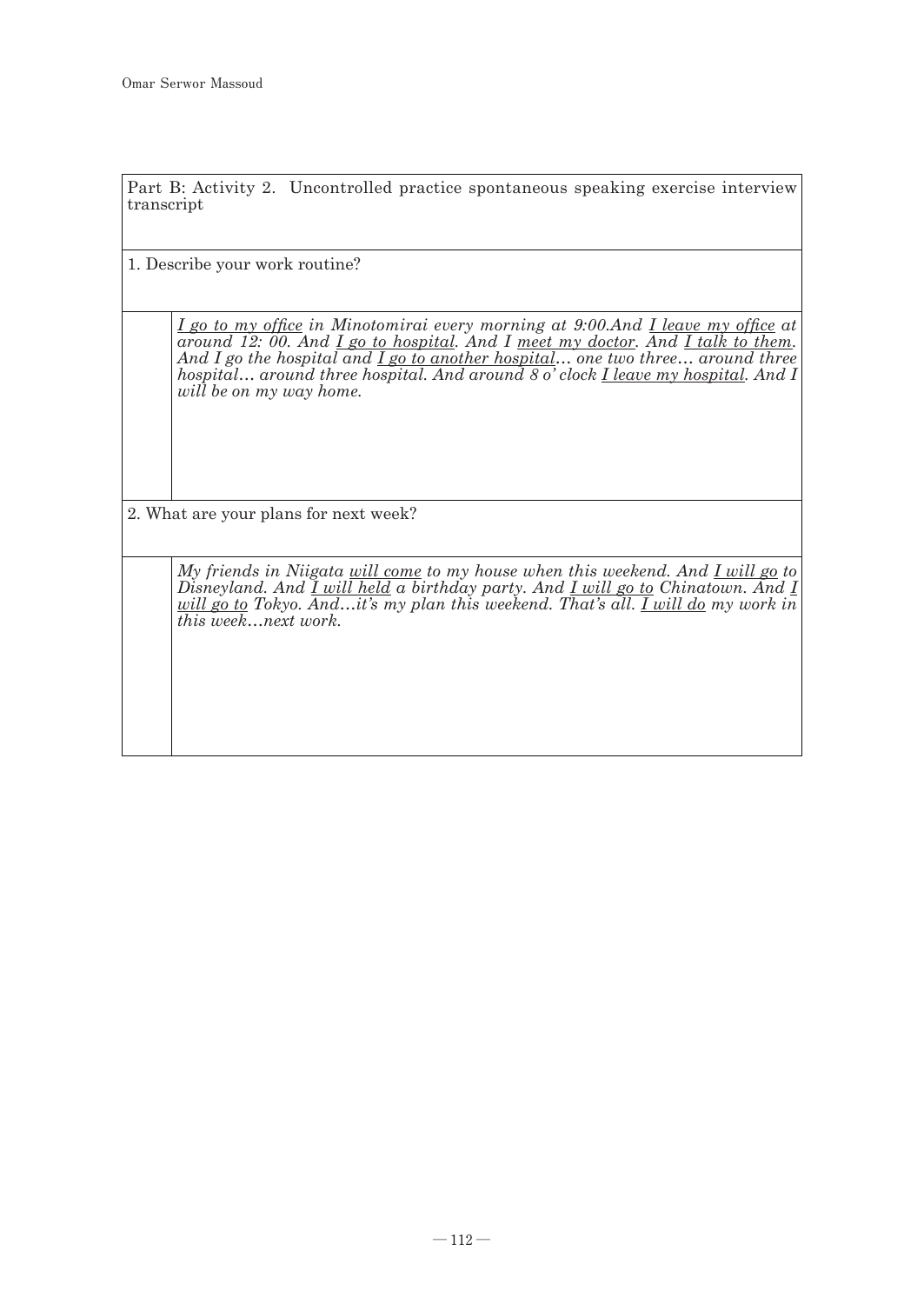| Part A: Questions                                                                                                                                                 |                                                                                                                                                                                                                                                                                                                                                                                                                                                                      | base form<br>verbs |
|-------------------------------------------------------------------------------------------------------------------------------------------------------------------|----------------------------------------------------------------------------------------------------------------------------------------------------------------------------------------------------------------------------------------------------------------------------------------------------------------------------------------------------------------------------------------------------------------------------------------------------------------------|--------------------|
| 1.                                                                                                                                                                | Spaniards __________________________ dinner late.                                                                                                                                                                                                                                                                                                                                                                                                                    | eat                |
| 2.                                                                                                                                                                | If you _______________________, you'll be sorry.                                                                                                                                                                                                                                                                                                                                                                                                                     | $g_0$              |
| 3.                                                                                                                                                                |                                                                                                                                                                                                                                                                                                                                                                                                                                                                      | freeze             |
| $\overline{4}$ .                                                                                                                                                  | After October, Marlena the 7:30 train to take<br>Chicago every day.                                                                                                                                                                                                                                                                                                                                                                                                  |                    |
| 5.                                                                                                                                                                |                                                                                                                                                                                                                                                                                                                                                                                                                                                                      | be                 |
| 6.                                                                                                                                                                | I Mr. Johnson                                                                                                                                                                                                                                                                                                                                                                                                                                                        | know               |
| 7.                                                                                                                                                                |                                                                                                                                                                                                                                                                                                                                                                                                                                                                      | walk               |
| 8.                                                                                                                                                                |                                                                                                                                                                                                                                                                                                                                                                                                                                                                      | meet               |
| 9.                                                                                                                                                                |                                                                                                                                                                                                                                                                                                                                                                                                                                                                      |                    |
| 10.                                                                                                                                                               |                                                                                                                                                                                                                                                                                                                                                                                                                                                                      | take               |
| 11.                                                                                                                                                               | $\frac{1}{\sqrt{1-\frac{1}{\sqrt{1-\frac{1}{\sqrt{1-\frac{1}{\sqrt{1-\frac{1}{\sqrt{1-\frac{1}{\sqrt{1-\frac{1}{\sqrt{1-\frac{1}{\sqrt{1-\frac{1}{\sqrt{1-\frac{1}{\sqrt{1-\frac{1}{\sqrt{1-\frac{1}{\sqrt{1-\frac{1}{\sqrt{1-\frac{1}{\sqrt{1-\frac{1}{\sqrt{1-\frac{1}{\sqrt{1-\frac{1}{\sqrt{1-\frac{1}{\sqrt{1-\frac{1}{\sqrt{1-\frac{1}{\sqrt{1-\frac{1}{\sqrt{1-\frac{1}{\sqrt{1-\frac{1}{\sqrt{1-\frac{1}{\sqrt{1-\frac{1$<br>So he<br>to catch our attention |                    |
| 12.                                                                                                                                                               | $\begin{minipage}{.4\linewidth} \textbf{She}\textcolor{red}{.}\hspace{.6cm}\underline{\hspace{.6cm}} \textbf{to the doctors once a month.} \end{minipage}$                                                                                                                                                                                                                                                                                                           | go                 |
| 13.                                                                                                                                                               | If Cindy passes the bar exam, she also show able to be<br>practice law.                                                                                                                                                                                                                                                                                                                                                                                              |                    |
| 14.                                                                                                                                                               | Erik<br>up, and before coming downstairs, he<br>playing with his trains.                                                                                                                                                                                                                                                                                                                                                                                             | wake, be,<br>come, |
| 15.                                                                                                                                                               | There a large house on the corner.                                                                                                                                                                                                                                                                                                                                                                                                                                   | is                 |
| 16.                                                                                                                                                               | Ι<br>from the commission.                                                                                                                                                                                                                                                                                                                                                                                                                                            | resign             |
| Part B: Activity .2 Uncontrolled practice spontaneous Speaking exercise<br>1. What are your plans for your Christmas vacation?<br>2. Describe your daily routine? |                                                                                                                                                                                                                                                                                                                                                                                                                                                                      |                    |

**Appendix G: Post-test questions**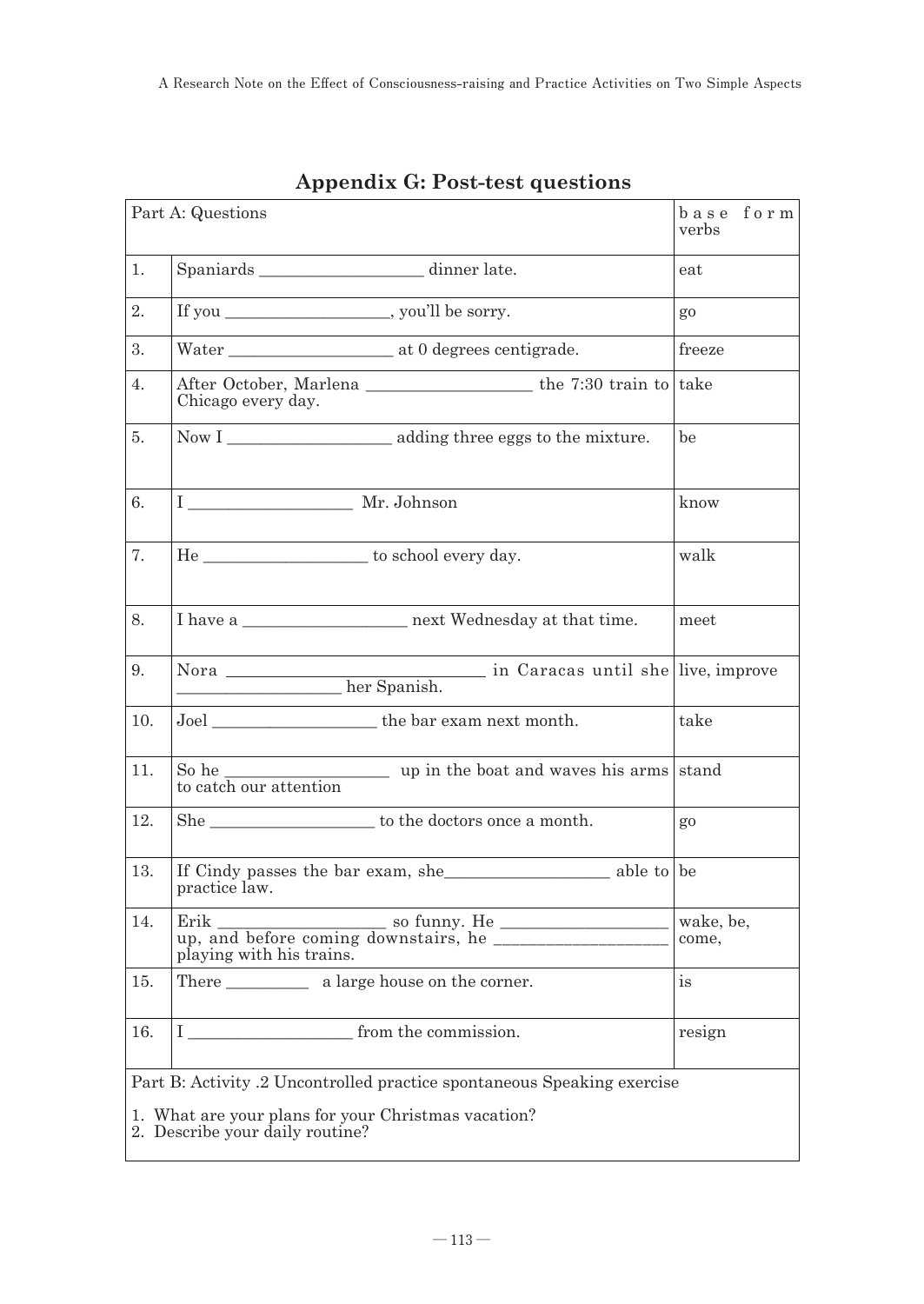|             | Part A: Questions<br>base form<br>verbs                                                                    |                     |
|-------------|------------------------------------------------------------------------------------------------------------|---------------------|
| 1. X        | Spaniards eat dinner late                                                                                  | eat                 |
| 2.0         | If you <b>are going</b> , you'll be sorry.                                                                 | go, be              |
| 3.0         | Water freezes at 0 degrees centigrade.                                                                     | freeze              |
| 4. O        | After October, Marlena will take the 7:30 train to Chicago<br>every day.                                   | take                |
| 5.0         | Now I am adding three eggs to the mixture.                                                                 | be                  |
| 6. $\Omega$ | I know Mr. Johnson.                                                                                        | know                |
| 7. O        | He walks to school every day.                                                                              | walk                |
| 8.0         | I have a meeting next Wednesday at that time.                                                              | meet                |
| 9. X        | Nora lives in Caracas until she will improve her Spanish.                                                  | live, improve       |
| 10.0        | Joel will take the bar exam next month.                                                                    | take                |
| 11. O       | So he stands up in the boat and waves his arms to catch our<br>attention                                   | stand               |
| 12. O       | She goes to the doctors once a month.                                                                      | go                  |
| 13. O       | If Cindy passes the bar exam, she'll be able to practice law.                                              | be                  |
| 14. Q       | Erik is so funny. He will wake up, and before coming<br>downstairs, he will start playing with his trains. | start, wake,<br>be. |
| 15. O       | There is a large house on the corner.                                                                      | be                  |
| 16. O       | I resign from the commission.                                                                              | resign              |

# **Appendix H: Post-test result**